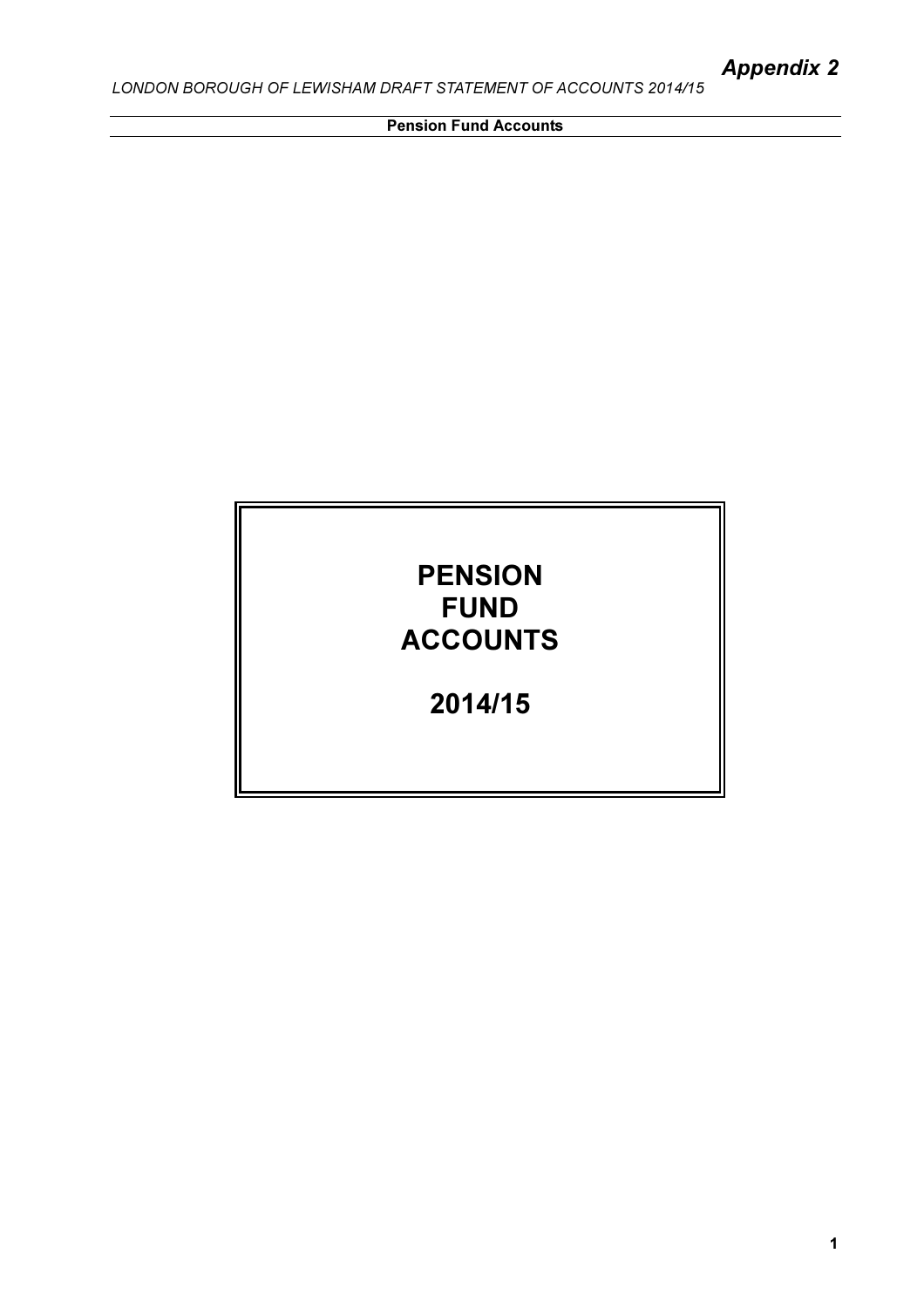## **Pension Fund Accounts Pension Fund Accounts**

INSERT AUDIT LETTER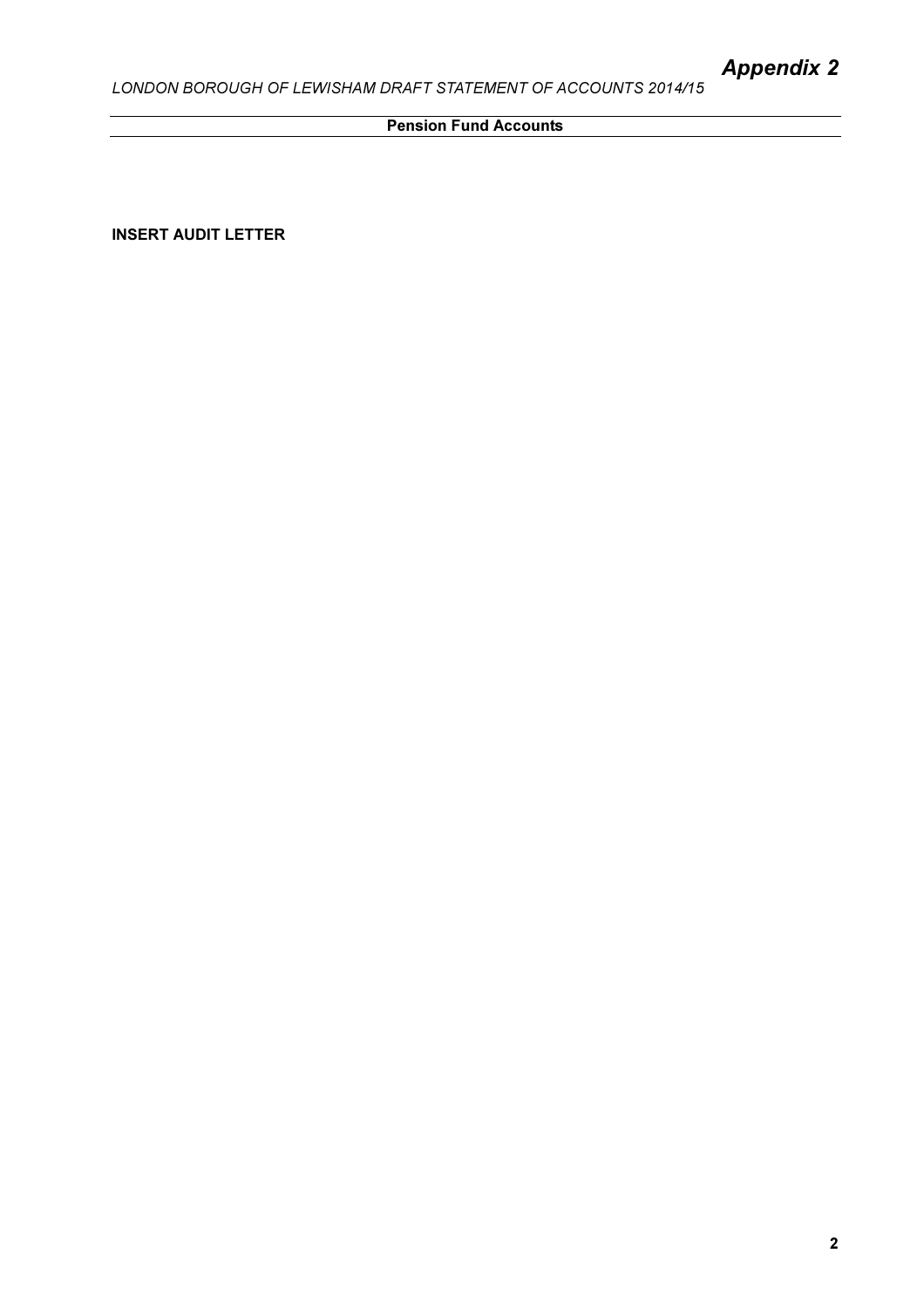#### Pension Fund Accounts

#### PENSION FUND ACCOUNTS

#### FOREWORD

This Pension Fund Statement of Accounts details the financial position and performance of the Lewisham Pension Fund for the year 2014/15.

The Pension Fund's value rose over the year by £141m, mainly due to an increase in stock valuation during the year.

#### INTRODUCTION

The London Borough of Lewisham Pension Fund ('the Fund') is part of the Local Government Pension Scheme. The Fund is a contributory defined pension scheme administered by the London Borough of Lewisham to provide benefits to London Borough of Lewisham employees and former employees and admitted and scheduled bodies. These benefits include retirement allowances and pensions payable to former employees and their dependants, lump sum death gratuities and special short-term pensions. The Fund is financed by income from investments and contributions from employees, the Council and other admitted and scheduled bodies.

## **ORGANISATION**

The fund is governed by the Public Service Pensions Act 2013. The fund is administered in accordance with the following secondary legislation:

- The Local Government Pension Scheme Regulations 2013 (as amended)
- The Local Government Pension Scheme (Transition Provisions, Savings and Amendment) Regulations 2014 (as amended)
- The Local Government Pension Scheme (Management and Investment of Funds) Regulations 2009.

Formal responsibility for investment management of the Pension Fund is delegated to the Council's Pensions Investment Committee (PIC), which appoints and monitors external investment managers. Each investment manager has an individual performance target and benchmark tailored to balance the risk and return appropriate to the element of the Fund they manage. The investment managers also have to consider the PIC's views on socially responsible investments. Details of the Socially Responsible Investment policy are contained in the Statement of Investment Principles (see web address below).

The Pension Fund administration is managed by a small in-house team, which is also responsible for other areas of work such as redundancy payments, gratuities and teachers compensations.

A statement of the Fund's corporate governance, funding strategy and investment principles can be found on the authority's website, at the following address:

http://www.lewishampensions.org/

ACCOUNTING POLICIES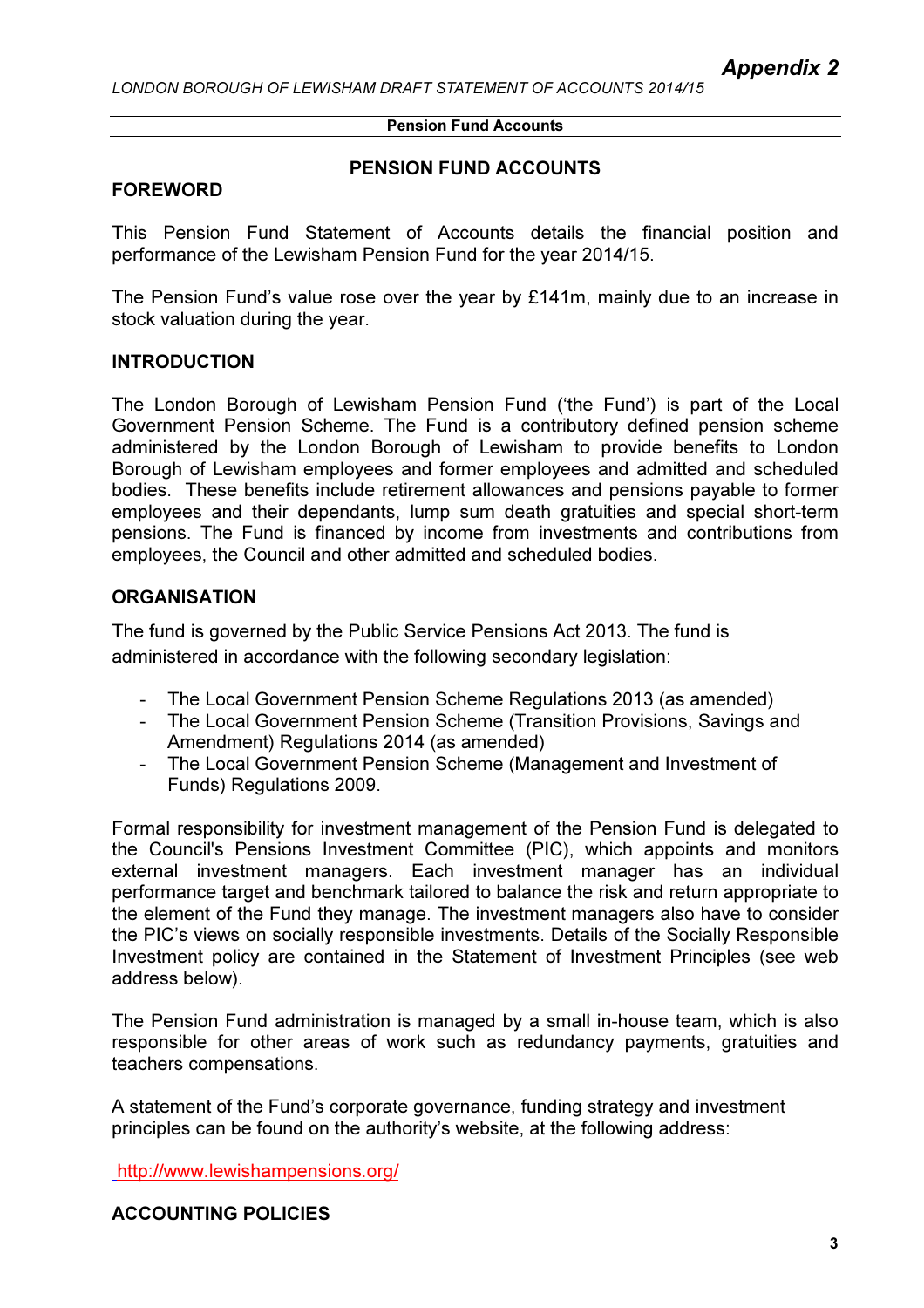The Pension Fund accounts have been prepared in accordance with the Code of Practice on Local Authority Accounting in the United Kingdom 2014/15 which is based upon International Financial Reporting Standards (IFRS), as amended for the UK public sector.

The accounts summarise the transactions of the Fund and report on the net assets available to pay pension benefits. The accounts do not take account of the obligations to pay pensions and benefits which fall due after the end of the financial year. In respect of future obligations, the actuarial present value of promised retirement benefits, valued on an International Accounting Standard (IAS) 19 basis.

The Local Government Pension Scheme (Administration) Regulations 2008 requires administering authorities in England and Wales to prepare a Pension Fund Annual Report which must include the Fund Account and a Net Assets Statement with supporting notes prepared in accordance with proper practices. The Regulations summarise the Pension Code and the minimum disclosure requirements.

The date for publishing the Pension Fund Annual Report is on or before 1 December following the end of the financial year. The Council will be taking its Annual Report to its Pensions Investment Committee in November to comply with this deadline.

A summary of the significant accounting policies and the basis of preparation of the accounts are shown below:

- (a) Basis of Preparation The accounts have been prepared on an accruals basis (i.e. income and expenditure attributable to the financial year have been included) even where payment has not actually been made or received, except Transfer Values which are prepared on a cash basis. The financial statements do not take account of liabilities to pay pensions and other benefits due after the period end; these are reported upon separately in the Actuary's report and reflected in the Council's income and expenditure account. The accounts are prepared on a going concern basis for accounting purposes.
- (b) Investments Investments in the Net Assets Statement are shown at market value based on bid prices, as required by the 2014/15 Local Authority Code of Practice and the IAS 26 Retirement Benefit Plans. The market value of equity investments is based on the official closing data, in the main, with last trade data being used in a small number of countries. Unitised equities are quoted based on last trade or official closing price. Northern Trust, the Fund's custodian, sets out its pricing policies in a document entitled "Asset pricing guidelines" which details its pricing process and sets out preferred pricing sources and price types.
- (c) The change in market value of investments during the year comprises all increases and decreases in market value of investments held at any time during

the year, including profits and losses realised on the sale of investments during the year.

(d) Income - Dividend income earned from equity and bonds (excluding Private Equity) is reinvested by Investment Managers and not repaid directly to the fund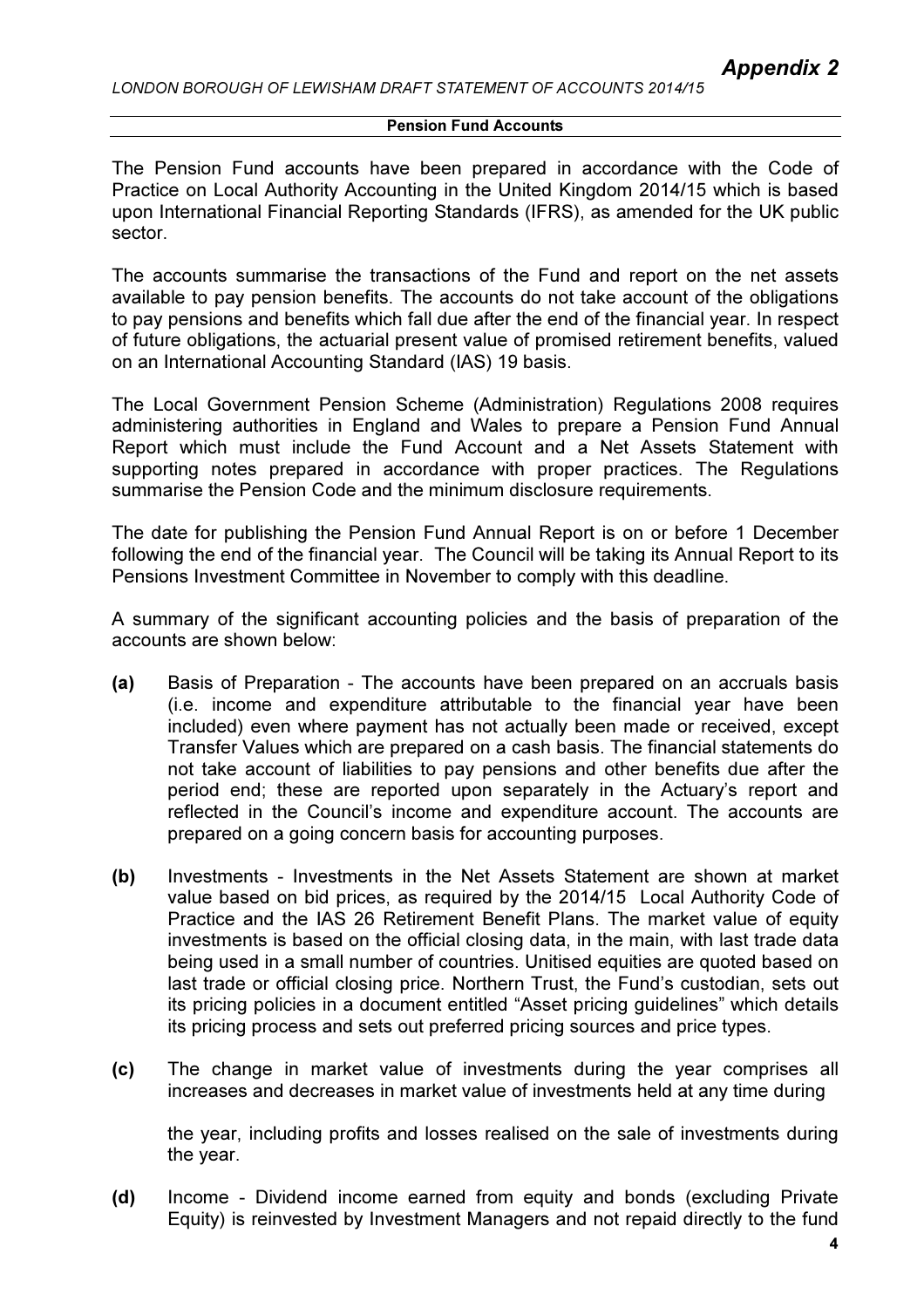#### Pension Fund Accounts

as cash. Interest income is recognised in the Fund as it accrues. Any amount not received by the end of the accounting period will be disclosed in the note on Debtors and Creditors.

- (e) Private equity investments are valued in accordance with United States generally accepted accounting principles, including FAS 157, which is consistent with the International Private Equity and Venture Capital Valuation Guidelines. These guidelines set out that all investments are carried at fair value and they recommend methodologies for measurement. Due to timing differences in the valuation of this investment, the value carried in the accounts as at  $31<sup>st</sup>$  March 2015 is the actual fair value using the latest available valuation on or after  $31<sup>st</sup>$ December 2014, plus an estimated valuation for the period up to  $31<sup>st</sup>$  March 2015.
- (f) Property The Fund does not have any direct investments in property, but does use a property Fund of Funds manager, Schroders, to invest in pooled property funds. The Schroders funds are all currently valued at least quarterly. The majority of property assets to which the fund has exposure are located in the UK. They are valued in accordance with the Royal Institution of Chartered Surveyors' Valuation Standards on the basis of their open market value (OMV).

The only non UK fund is the Continental European Fund 1. The net asset value is derived from the net asset value of the underlying funds. Like the UK, the values of the underlying assets are assessed by professionally qualified valuers. Valuation practices will differ between countries according to local Generally Accepted Accounting Practices. The frequency of independent valuations varies. All the funds are independently valued on a rolling basis at least annually.

- (g) The fair value of the M&G financial instruments is based on their quoted market prices at the statement of financial position date without any deduction for estimated future selling costs. Due to timing differences in the valuation of this investment, the value carried in the accounts as at  $31<sup>st</sup>$  March 2015 is the actual fair value using the latest available valuation on or after  $31<sup>st</sup>$  December 2014, plus an estimated valuation for the period up to 31<sup>st</sup> March 2015.
- (h) The fair value of the Investec commodities is based on their quoted market prices at the Balance Sheet date. If a quoted market price is not available on a recognised stock exchange or from a broker/dealer for a non-exchange traded financial instrument, the fair value of the instrument is estimated using Investec's valuation techniques.
- (i) Contributions These represent the total amounts received from the employers and employers within the scheme. From  $1<sup>st</sup>$  April 2015 the employee contribution bands (revised annually in line with inflation) increased to nine ranging from 5.5% for members earning up to £13,500 a year to 12.5% for members earning over £150,001 a year.

| Full time pay for the post | <b>Contribution rate</b> |
|----------------------------|--------------------------|
| Up to £13,500              | 5 5%                     |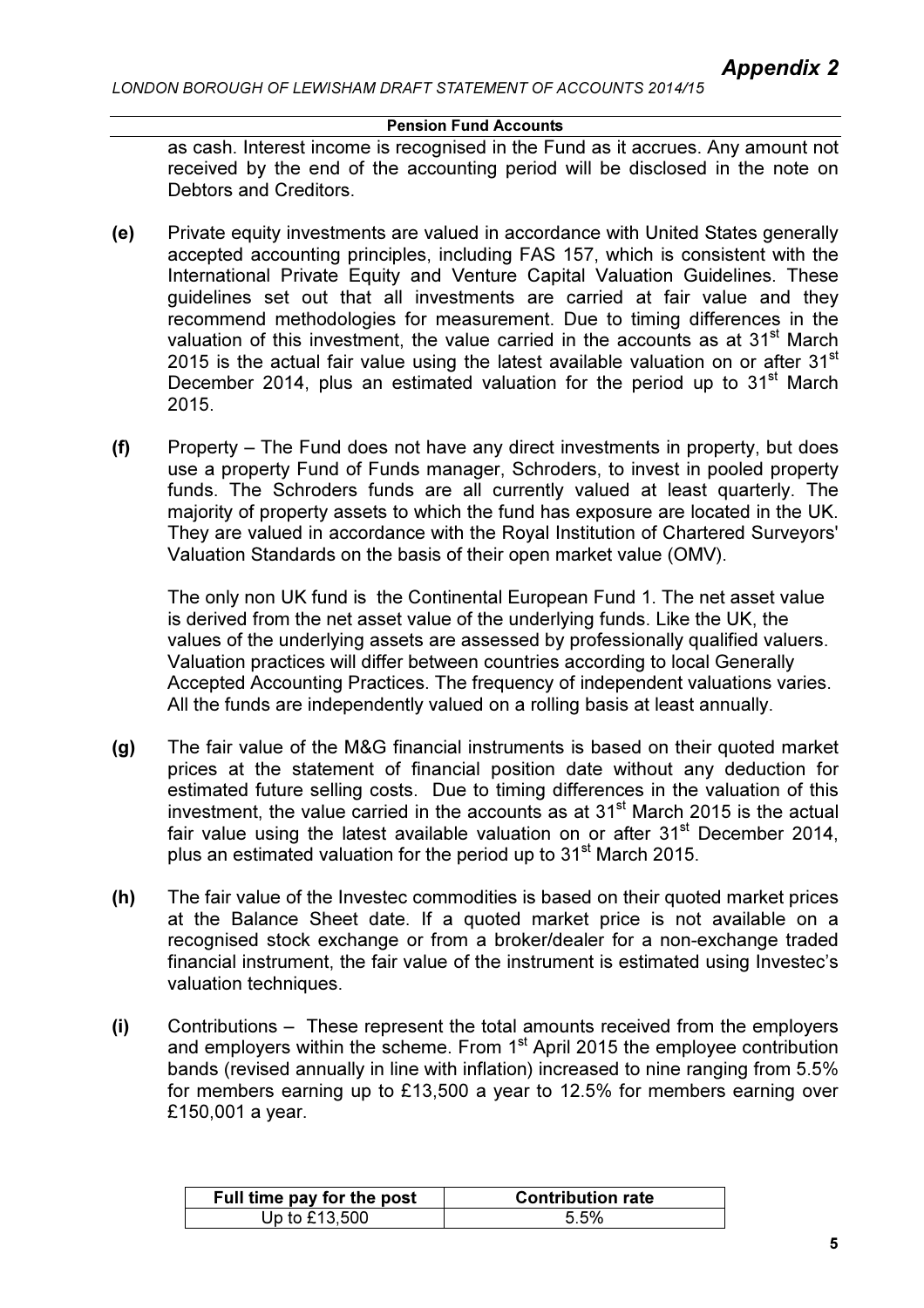| <b>Pension Fund Accounts</b> |  |  |
|------------------------------|--|--|
| 5.8%                         |  |  |
| 6.5%                         |  |  |
| 6.8%                         |  |  |
| 8.5%                         |  |  |
| 9.90%                        |  |  |
| 10.5%                        |  |  |
| 11.40%                       |  |  |
| 12.50%                       |  |  |
|                              |  |  |

The employer's contribution is reviewed every three years and is determined by the fund's Actuary as the rate necessary to ensure that the Fund is able to meet its long-term liabilities. This is assessed at each triennial actuarial revaluation.

- (j) Benefits Benefits payable are made up of pension payments and lump sums payable to members of the Fund upon retirement and death. These have been brought into the accounts on the basis of all valid claims approved during the year.
- (k) Transfer Values Transfer values are those sums paid to, or received from, other pension schemes relating to periods of previous pensionable employment. Transfer values are calculated in accordance with the Local Government Pension Scheme Regulations and have been brought into the accounts on a cash basis.
- (l) Taxation The fund is a registered public service scheme under section (1) of Schedule 36 of the Finance Act 2004 and as such is exempt from UK income tax on interest received and from capital gains tax on the proceeds of investments sold. Income from overseas investments suffers withholding tax in the country of origin, unless exemption is permitted. Irrecoverable tax is accounted for as an expense as it arises.
- (m) VAT By virtue of Lewisham Council being the administrating authority, VAT input tax is recoverable on fund activities. Any irrecoverable VAT is accounted for as an expense.
- (n) Actuarial The adequacy of the Fund's investments and contributions in relation to its overall and future obligations is reviewed every three years by an Actuary appointed by the Council. The Council's Actuary, Hymans Robertson, assesses the Fund's assets and liabilities in accordance with Regulation 77 of the Local Government Scheme Regulations 1997. The contribution rate required for benefits accruing in future is assessed by considering the benefits which accrue over the course of the three years to the next valuation.

The most recent actuarial valuation carried out under Regulation 36 of the LGPS (Administration) Regulations 2008 was as at 31 March 2013.

Some of the triennial valuation financial assumptions made, with comparison to the previous valuation, are presented in the table below:

| <b>Financial assumption</b> | <b>March 2013</b><br>% | <b>March 2010</b> |
|-----------------------------|------------------------|-------------------|
| Discount Rate               | 4.6                    |                   |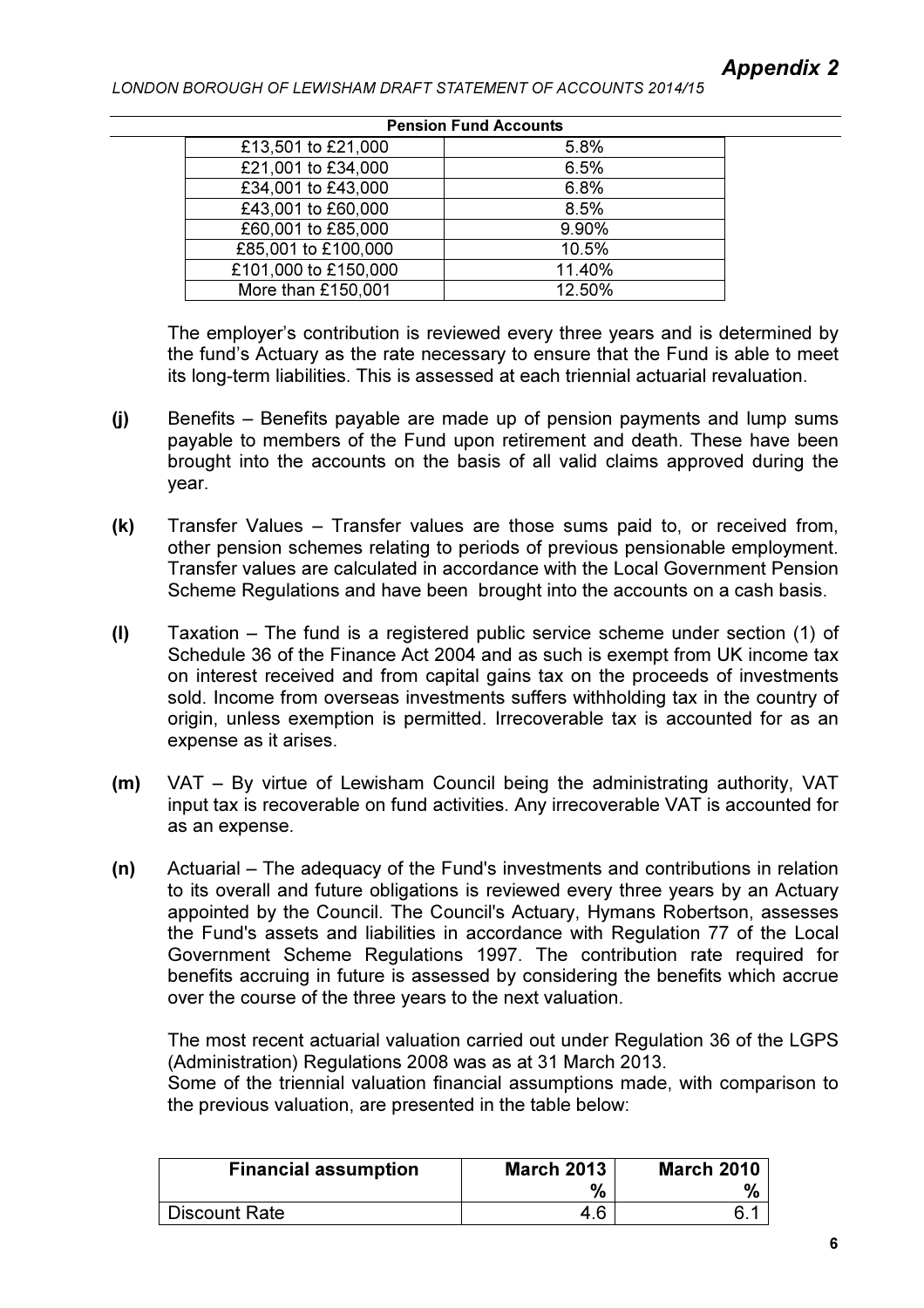| <b>Pension Fund Accounts</b>           |     |        |  |  |
|----------------------------------------|-----|--------|--|--|
| <b>Price Inflation</b>                 | 3.3 | 3.3    |  |  |
| Pay Increases                          | 4.3 | $5.3*$ |  |  |
| Pension Increase:                      |     |        |  |  |
| Pension in excess of GMP               | 2.5 | 3.3    |  |  |
| Post -88 GMP                           | 2.5 | 2.8    |  |  |
| Pre-88 GMP                             | 0.0 | 0.0    |  |  |
| <b>Revaluation of Deferred Pension</b> | 2.5 | 3.3    |  |  |
| <b>Expenses</b>                        |     | 0.6    |  |  |

\* The assumption for 2010 was actually 1% p.a for 2010/11 and 2011/12 and 5.3% thereafter.

With effect from the 1 April 2014, the actuarial review carried out for 31 March 2013 resulted in no increase to the Council's contribution rate of 21.5% for 2014/15 and annual increases of 0.5% for the subsequent two years (2015/16 and 2016/17). The next actuarial valuation of the Fund will be carried out as at 31 March 2016, with new employer contribution rates taking effect from 1 April 2017.

The triennial valuation on the 31st March 2013 revealed that the Fund's assets, which at 31 March 2013 were valued at £868 million, were sufficient to meet 71.4% (75.4% in 2010) of the current liabilities valued at £1,216 million (£949 in million 2010) accrued up to that date. The resulting deficit at the 2013 valuation was £348million (£234 million in 2010).

## Actuarial Present Value of Promised Retirement Benefits

- (o) The Actuary has calculated the actuarial present value of future retirement benefits (on an IAS 26 basis) to be £1,683 million as at 31st March 2015 (£1,416 million 31st March 2014).
- (p) Investment Management and Administration paragraph 42 of the Local Government Pension Scheme (Administration) Regulations 2008, permit the Council to charge the scheme's administration costs to the Fund. A proportion of relevant Council officers' salaries, including related on-costs, have been charged to the Fund on the basis of actual time spent on scheme administration and investment-related business. The fees of the Fund's general investment managers are charged on a quarterly basis and are generally calculated as a set percentage of the market value funds under management as at the end of those quarters. The Council's administrative costs are shown in the Fund Account as part of expenditure
- (q) Foreign currency transactions are made using the WM/Reuters exchange rate in the following circumstances:
	- Purchase and sales: the foreign exchange rate applicable on the day prior to the trade date is used.
	- Stock holdings: all holdings valuations are made using the WM/Reuters close of previous business day.
	- Dividend receipts: the rate applicable on the day prior to the date the dividend is received is used.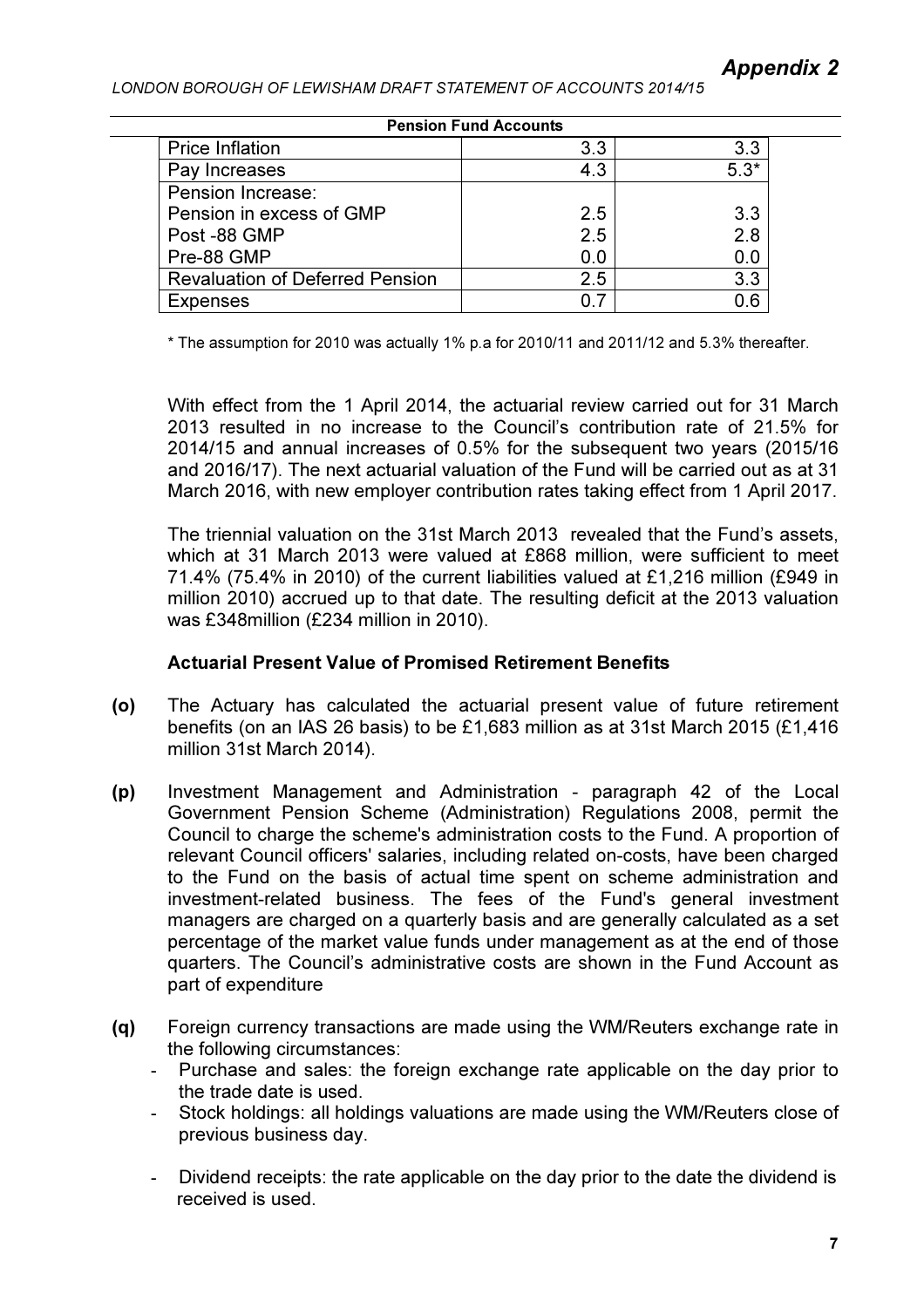|     | <b>FUISION FUILLACCOUNS</b>                               |  |
|-----|-----------------------------------------------------------|--|
| (r) | 2014/15 Financial Year Summary of the Fund's Market Value |  |

Pension Fund Accounts

| <b>Fund Manager</b>                 | <b>Assets</b>                         | <b>Assets</b><br><b>Value</b><br>2014/15 | <b>Assets</b><br><b>Value</b><br>2013/14 | <b>Proportion of</b><br><b>Fund 2014/15</b> |
|-------------------------------------|---------------------------------------|------------------------------------------|------------------------------------------|---------------------------------------------|
|                                     |                                       | £'000                                    | £'000                                    | (%)                                         |
| <b>Schroders</b><br><b>Property</b> | Property                              | 88,262                                   | 76,179                                   | 8.4                                         |
| <b>HarbourVest</b>                  | <b>Private Equity</b>                 | 44,167                                   | 39,136                                   | 4.2                                         |
| <b>UBS</b>                          | Passive Equity<br>and Bonds           | 433,053                                  | 371,042                                  | 41.4                                        |
| <b>Blackrock</b>                    | Passive Equity<br>and Bonds           | 433,791                                  | 369,472                                  | 41.5                                        |
| <b>Investec</b>                     | Commodities                           | 31,784                                   | 33,651                                   | 3.0                                         |
| M&G                                 | Credit                                | 14,447                                   | 13,981                                   | 1.4                                         |
| <b>Securities</b><br>Lending        | <b>Securities</b><br>Lending          | 100                                      | 93                                       |                                             |
| <b>Unallocated</b><br><b>Funds</b>  | Cash                                  | 224                                      | 1,202                                    |                                             |
| Lewisham                            | Cash and Net<br><b>Current Assets</b> | 2,490                                    | 38                                       |                                             |
| <b>Total Fund</b>                   |                                       | 1,045,801                                | 904,794                                  | 100.0                                       |

- (s) Commitments Where capital committed to investments is not fully drawn down at the end of the financial year, the outstanding commitment is not included in the net asset statement but is referred to in the notes to the accounts, please see note 13.
- (t) Financial Instruments –

Financial Liabilities are recognised on the Net Asset Statement when the Fund becomes a party to the contractual provisions of a financial instrument and are initially measured at fair value and are carried at their amortised cost. Financial Assets are recognised on the Net Asset Statement when the Fund becomes a party to the contractual provisions of a financial instrument. Financial Assets are classified into two types: Loans and receivables – assets that have fixed or determinable payments but are not quoted in an active market Fair value through profit or loss – assets that are held for trading.

(u) Critical Judgements in Applying Accounting Policies and Assumptions made about the Future and other Major Sources of Estimation Uncertainty – The statement of accounts contain critical judgements in applying accounting policies and estimated figures based on assumptions made by the authority about the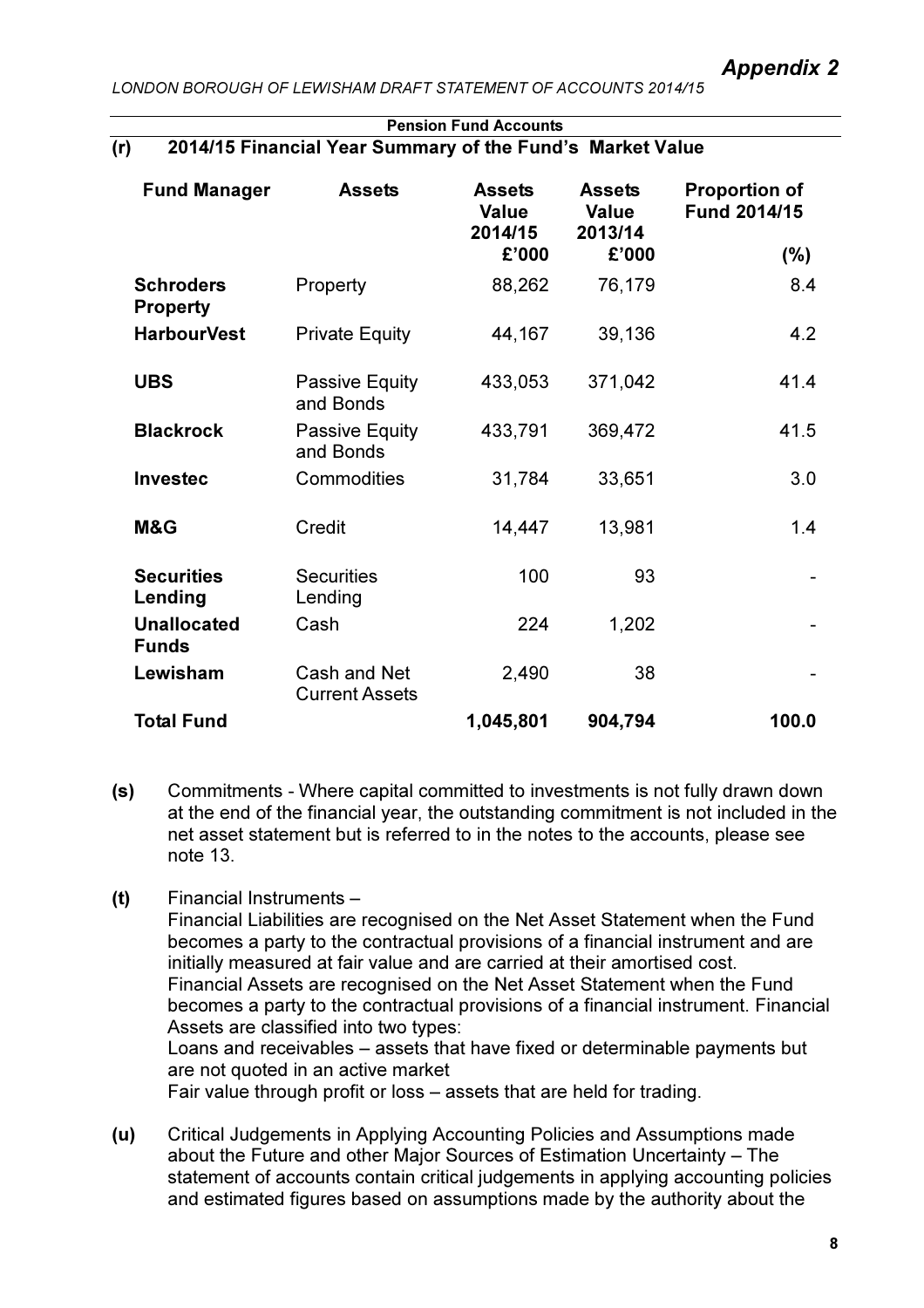future or that are otherwise uncertain. There are two areas in the accounts where critical judgements are applied which are materially significant to the accounts:

- Actuarial present value of promised retirement benefits the figure of net liability to pay pensions is based on a significant number of assumptions including the discount rate, mortality rates and expected returns on fund assets. The Pension Fund's qualified actuary calculates this figure to ensure the risk of misstatement is minimised.
- Private Equity and M&G valuations the value of the Fund's private equity holdings is calculated by the General Partners of the fund on the basis of their Valuation Policy, which follows best practice in the industry. However this is based upon a 31 December audited accounts valuation adjusted for distributions and capital calls up to 31 March.
- (v) Additional Voluntary Contributions ("AVCs") Members of the Fund are able to make AVCs in addition to their normal contributions. The related assets are invested separately from the main fund, and In accordance with the Local Government Pension Scheme (Management and Investment of Funds) Regulations 2009, are not accounted for within the financial statements. If on retirement members opt to enhance their Scheme benefits using their AVC funds, the amounts returned to the Scheme by the AVC providers are disclosed within transfers-in. Further details about the AVC arrangements are disclosed in note 15 to the financial statements.

# FUND ACCOUNT FOR THE YEAR

The fund account shows the surplus or deficit on the fund for the year.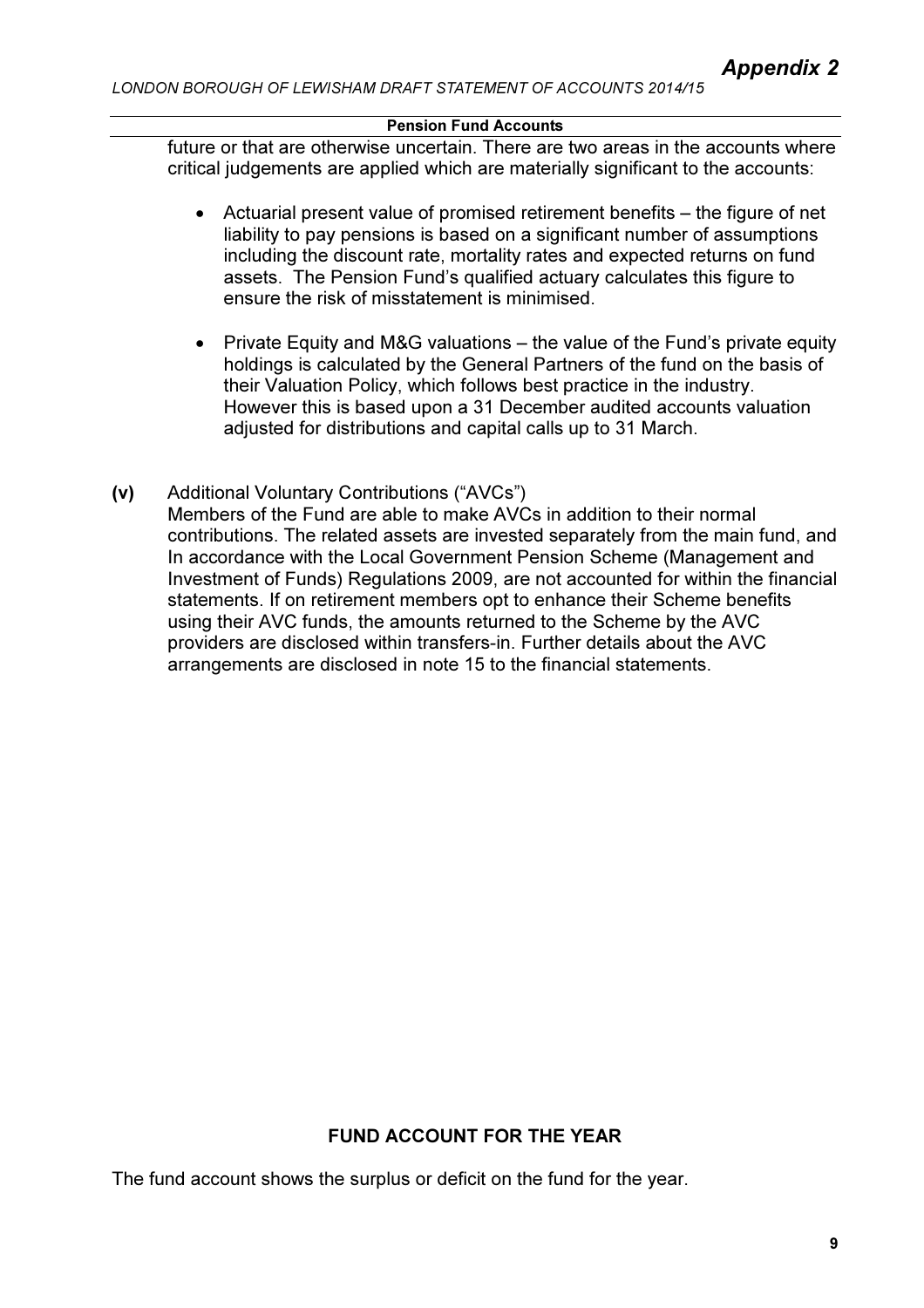| <b>Pension Fund Accounts</b>                                                  |          |          |                |
|-------------------------------------------------------------------------------|----------|----------|----------------|
| FUND ACCOUNT FOR THE YEAR ENDED 31st MARCH<br>2015                            | 2014/15  | 2013/14  |                |
|                                                                               | £000s    | £000s    | <b>Note</b>    |
| DEALINGS WITH MEMBERS, EMPLOYERS AND<br><b>OTHERS</b>                         |          |          |                |
| DIRECTLY INVOLVED WITH THE SCHEME                                             |          |          |                |
| <b>Contributions Receivable:</b>                                              |          |          |                |
| - from Employer                                                               | 30,517   | 29,147   | 1              |
| - from Employees                                                              | 9,705    | 9,095    | 1              |
| - Reimbursement for Early Retirement                                          | 1,604    | 1,380    |                |
| <b>Transfer Values In</b>                                                     | 1,572    | 1,407    |                |
| Other Income                                                                  | 3        | 11       |                |
| <b>Sub-Total: Income</b>                                                      | 43,402   | 41,039   |                |
| Benefits Payable:                                                             |          |          |                |
| - Pensions                                                                    | 35,494   | 33,841   | $\overline{2}$ |
| - Lump Sums: Retirement allowances                                            | 8,599    | 6,539    |                |
| - Lump Sums: Death grants<br>Payments to and on account of leavers:           | 528      | 368      |                |
| - Refunds of Contributions                                                    | 52       | 3        |                |
| - Transfer Values Out                                                         | 3,190    | 2,012    |                |
| Administrative and other expenses borne by the<br>scheme                      | 1,011    | 836      | 3              |
| <b>Sub-Total: Expenses</b>                                                    | 48,874   | 43,599   |                |
| <b>Total Net additions (withdrawals) from Dealings</b><br>with Scheme Members | (5, 473) | (2, 560) |                |
| <b>RETURNS ON INVESTMENTS</b>                                                 |          |          |                |
| <b>Investment Income</b>                                                      | 6,978    | 5,477    | 4              |
| Change in market value of investments (Realised and<br>Unrealised)            | 137,859  | 36,147   |                |
| <b>Investment Expenses:</b>                                                   |          |          |                |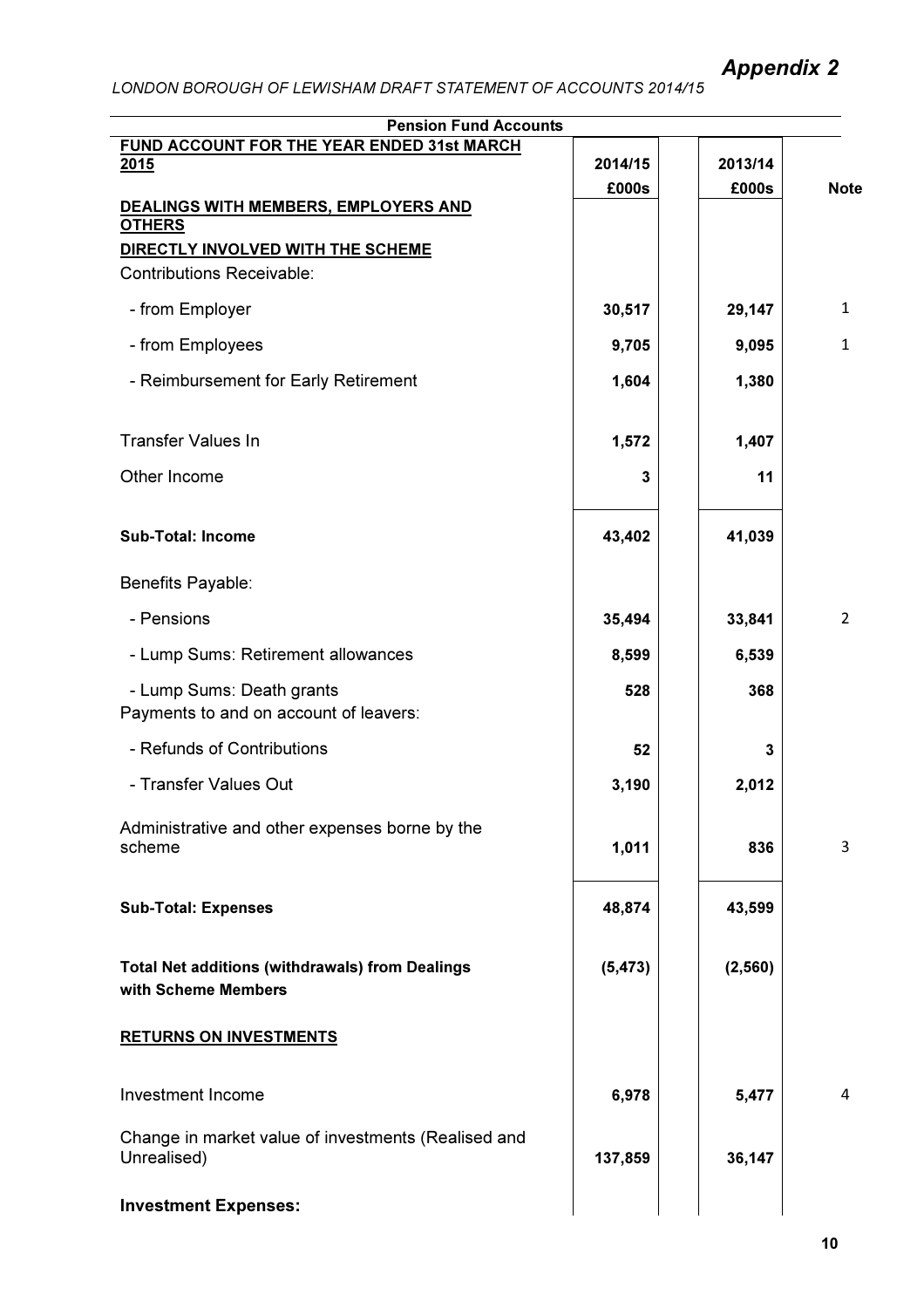.

| <b>Pension Fund Accounts</b>                                         |           |          |  |
|----------------------------------------------------------------------|-----------|----------|--|
| - Investment Management Fees                                         | (1, 372)  | (1, 467) |  |
| - Tax on Dividends                                                   | (389)     | (353)    |  |
| <b>Total Net Returns on Investments</b>                              | 143,076   | 39,804   |  |
| NET INCREASE / (DECREASE) IN THE FUND<br><b>DURING</b><br>THE PERIOD | 137,603   | 37,245   |  |
| OPENING NET ASSETS OF THE SCHEME                                     | 904,794   | 867,549  |  |
| <b>CLOSING NET ASSETS OF THE SCHEME</b>                              | 1,042,397 | 904,794  |  |

# NET ASSETS STATEMENT

The Net Assets Statement shows the market value of the investments and other assets held by the Pension Fund as at 31 March 2015.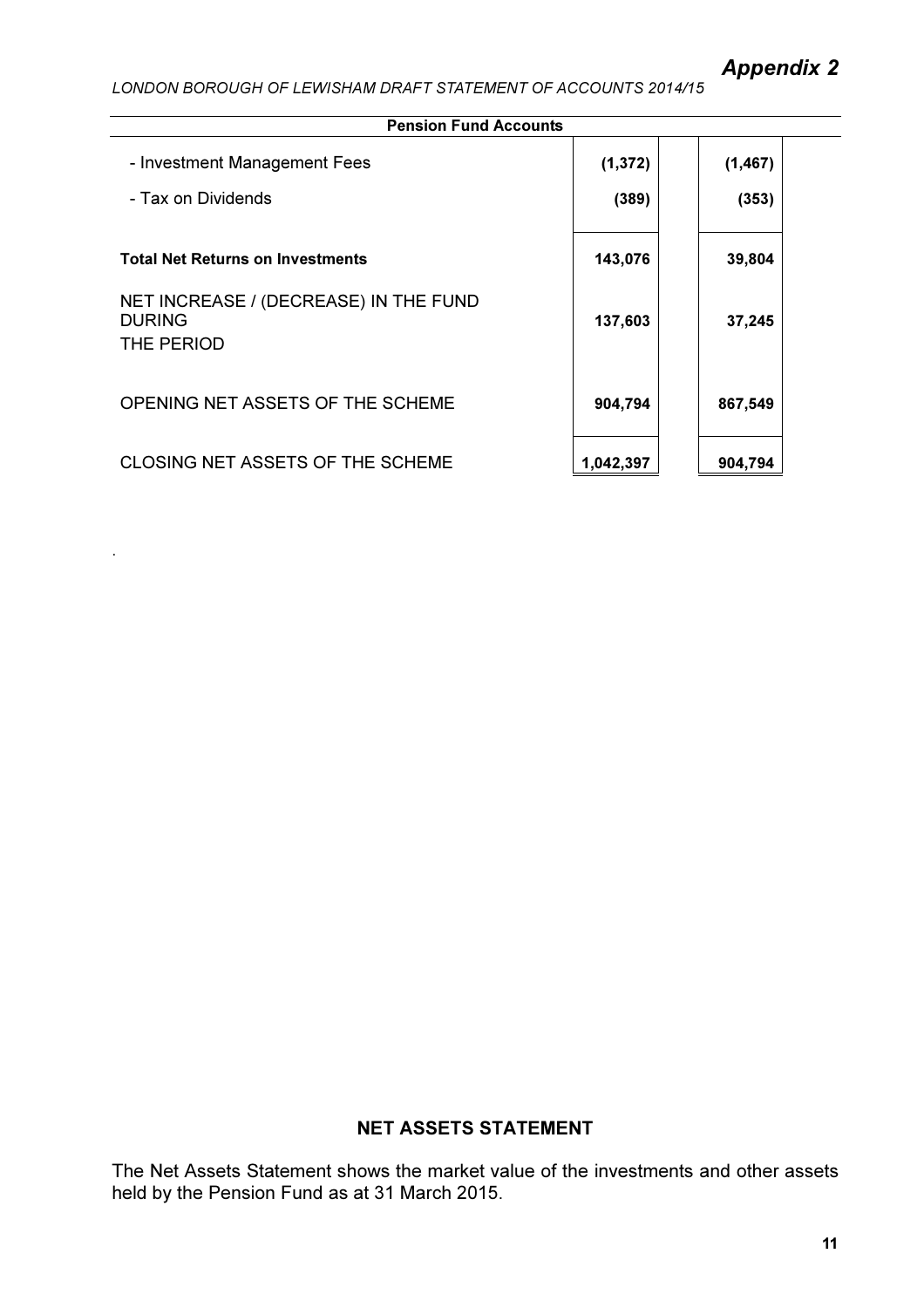| <b>Pension Fund Accounts</b>              |           |           |                |  |
|-------------------------------------------|-----------|-----------|----------------|--|
| NET ASSETS STATEMENT AT 31 MARCH 2015     | 2014/15   | 2013/14   |                |  |
|                                           | £000s     | £000s     | <b>Note</b>    |  |
| <b>EQUITIES</b>                           |           |           |                |  |
| <b>Equities: UK</b>                       | 8,777     | 6,505     | 5              |  |
| <b>Equities: Global</b>                   | 11,228    | 10,389    | 5              |  |
|                                           | 20,005    | 16,894    |                |  |
| <b>MANAGED FUNDS</b>                      |           |           |                |  |
| <b>Property</b>                           | 82,286    | 75,732    |                |  |
| <b>Equity</b>                             | 662,070   | 558,575   |                |  |
| <b>Fixed Interest</b>                     | 159,838   | 142,268   |                |  |
| <b>Index Linked</b>                       | 32,410    | 28,476    |                |  |
| <b>Other Assets</b>                       | 65,028    | 71,689    |                |  |
|                                           |           |           |                |  |
|                                           | 1,001,633 | 876,740   |                |  |
|                                           |           |           |                |  |
| <b>CASH DEPOSITS</b>                      | 23,775    | 10,651    | 8              |  |
| <b>DERIVATIVE CONTRACTS</b>               |           |           | 6              |  |
| <b>Assets</b>                             | 324       | 83,152    |                |  |
| <b>Liabilities</b>                        | (324)     | (83, 152) |                |  |
|                                           |           |           |                |  |
| OTHER INVESTMENT BALANCES                 |           |           | $\overline{7}$ |  |
| <b>Debtors: Investment Transactions</b>   | 387       | 491       |                |  |
| <b>Creditors: Investment Transactions</b> | (0)       | (20)      |                |  |
|                                           |           |           |                |  |
| <b>TOTAL INVESTMENTS</b>                  | 1,045,800 | 904,756   |                |  |
|                                           |           |           |                |  |
|                                           |           |           |                |  |
| NET CURRENT ASSETS AND LIABILITIES        |           |           | 7              |  |
| <b>Debtors</b>                            | 629       | 1,107     |                |  |
| <b>Creditors</b>                          | (4, 303)  | (1,222)   |                |  |
| <b>Cash in Hand</b>                       | 272       | 153       | 8              |  |
|                                           |           |           |                |  |
| TOTAL NET ASSETS                          | 1,042,397 | 904,794   |                |  |

The financial statements of the fund do not take account of the liability to pay pensions or benefits after 31<sup>st</sup> March 2015. This liability is included within the Authority's balance sheet.

# NOTES TO THE PENSION FUND ACCOUNTS

## 1. CONTRIBUTIONS RECEIVABLE

Employer Contributions 2014/15 2013/14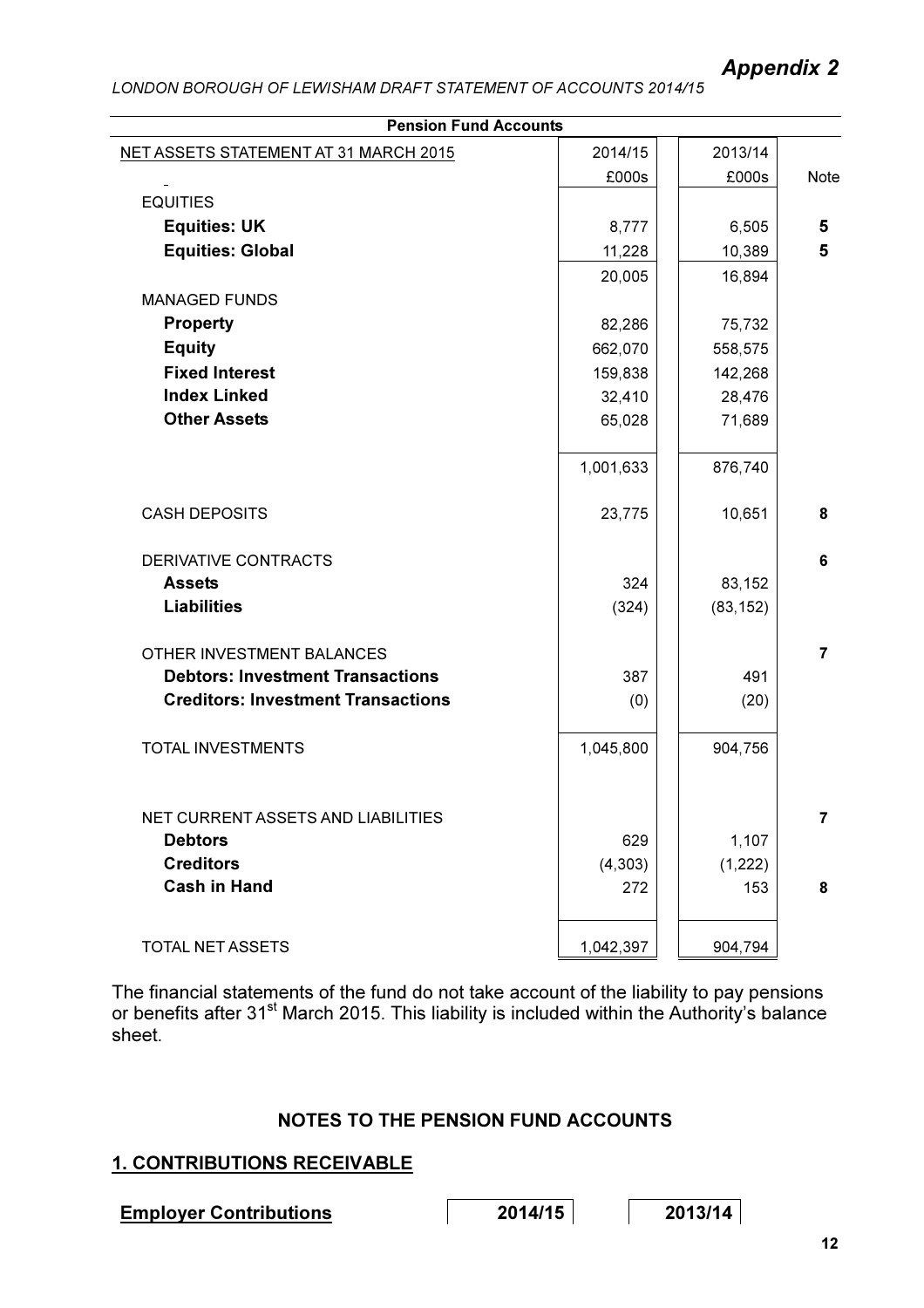# Appendix 2

# LONDON BOROUGH OF LEWISHAM DRAFT STATEMENT OF ACCOUNTS 2014/15

|                                | <b>Pension Fund Accounts</b> |         |
|--------------------------------|------------------------------|---------|
|                                | £000s                        | £000s   |
|                                |                              |         |
| Administering                  | 24,974                       | 24,400  |
| Admitted                       | 1,079                        | 826     |
| Scheduled                      | 4,465                        | 3,921   |
|                                | 30,518                       | 29,147  |
|                                |                              |         |
| <b>Employee Contributions</b>  | 2014/15                      | 2013/14 |
|                                | £000s                        | £000s   |
| Administering                  | 7,867                        | 7,521   |
| Admitted                       | 381                          | 317     |
| Scheduled                      | 1,457                        | 1,257   |
|                                | 9,705                        | 9,095   |
|                                |                              |         |
| 2. BENEFITS PAYABLE            | 2014/15                      | 2013/14 |
|                                | £000s                        | £000s   |
| Administering                  | 22,670                       | 20,278  |
| Admitted                       | 383                          | 262     |
| Scheduled                      | $1,174*$                     | 1,000   |
| <b>Dependants Pensions</b>     | 0                            | 1,328   |
| <b>Pensions Increases</b>      | 11,267                       | 10,973  |
|                                | 35,494                       | 10,973  |
| * includes Dependents Pensions |                              |         |
| <b>3. ADMINISTRATION COSTS</b> | 2014/15                      | 2013/14 |
|                                | £000s                        | £000s   |
| Lewisham Administration        | 614                          | 581     |
| Advisory Costs Incl. Audit and |                              |         |
| <b>Custodian Fees</b>          | 278                          | 283     |
| <b>Other Costs</b>             | 40                           | 14      |
| <b>Bank Charges</b>            | 8                            | 6       |
|                                | 940                          | 884     |
|                                |                              |         |
| <b>4. INVESTMENT INCOME</b>    | 2014/15                      | 2013/14 |
|                                | £000s                        | £000s   |
| Cash                           | 184                          | 67      |
| Equity                         | 1,536                        | 570     |
| <b>Fixed Interest</b>          | 0                            | 1,869   |
| <b>Index Linked</b>            | 277                          | 0       |
| Managed Funds Incl Property    | 4,930                        | 2,962   |
| <b>Securities Lending</b>      | 7                            | 9       |
| Other*                         | (60)                         | 0       |
|                                | 6,874                        | 5,477   |

# 5. INVESTMENT ANALYSIS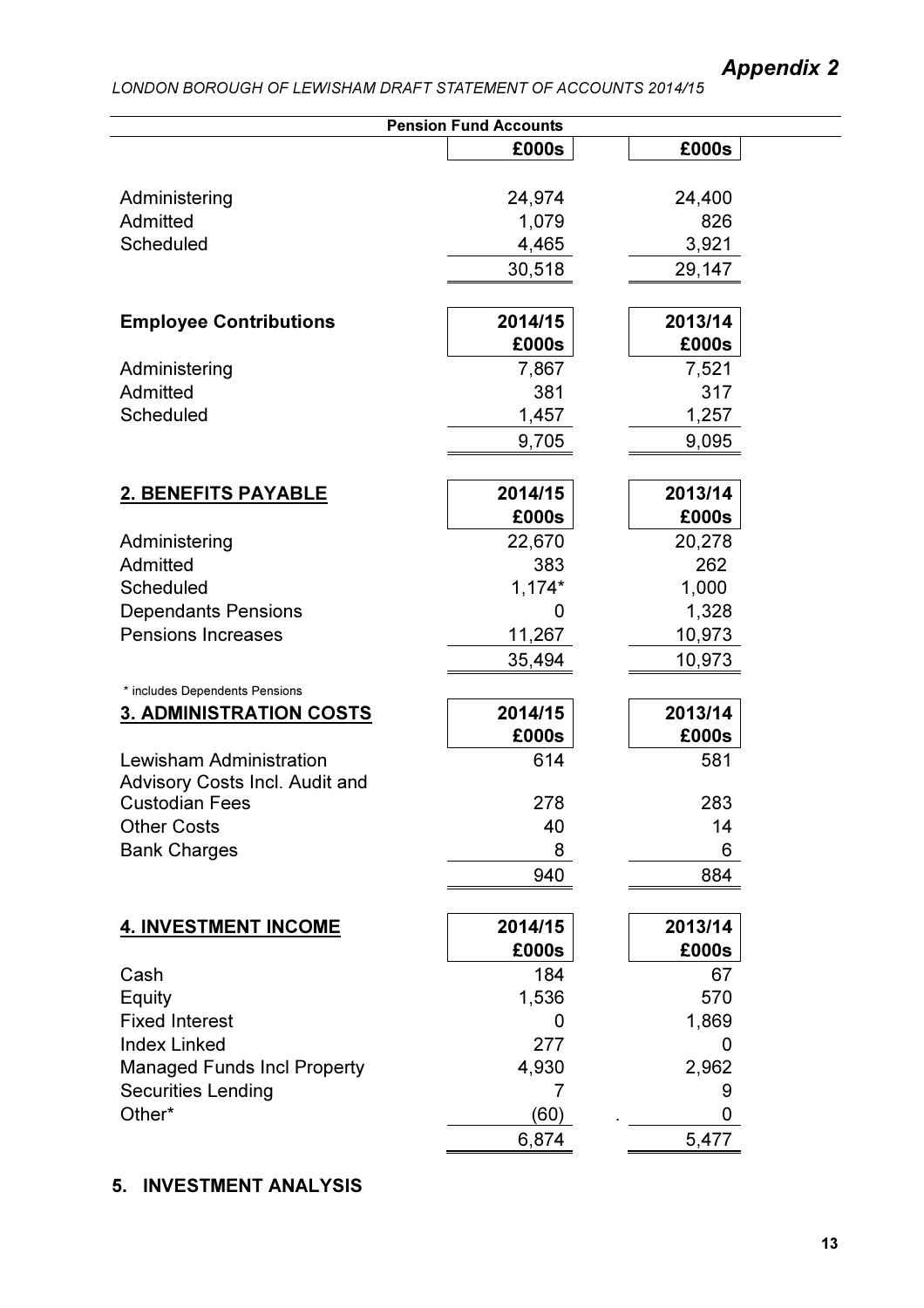Individual Investment assets with a market value exceeding 5% of the total fund value are:

| <b>Asset</b>                                                     | <b>Manager</b>   | 31 <sup>st</sup> March 2015 |               |
|------------------------------------------------------------------|------------------|-----------------------------|---------------|
|                                                                  |                  | Value £'000                 | $\frac{0}{0}$ |
| Aquila Life US Equity Index Fund                                 | <b>Blackrock</b> | 140,178                     | 14.1          |
| <b>UBS GBL Asset Life North America</b><br><b>Equity Tracker</b> | <b>UBS</b>       | 134,844                     | 13.6          |
| Aquila Life UK Equity Index Fund                                 | <b>Blackrock</b> | 90,028                      | 9.1           |
| <b>UBS Global Life UK Equity Tracker</b><br>Fund                 | <b>UBS</b>       | 86,977                      | 8.8           |

Investments exceeding 5% within each class of security are as follows:

| <b>Asset</b>                           | <b>Manager</b>   | 31 <sup>st</sup> March 2015 |               |
|----------------------------------------|------------------|-----------------------------|---------------|
|                                        |                  | <b>Value</b><br>£'000       | $\frac{0}{0}$ |
| <b>UK Equities</b>                     |                  |                             |               |
| <b>Harbourvest GE PE Shares</b>        | Harbourvest      | 8,782                       | 100           |
|                                        |                  |                             |               |
| <b>Global Equities</b>                 |                  |                             |               |
| <b>Commonwealth Bank of Australia</b>  | <b>UBS</b>       | 708                         | 6.6           |
| <b>Westpac BKG Corp</b>                | <b>UBS</b>       | 564                         | 5.2           |
|                                        |                  |                             |               |
| <b>Property</b>                        |                  |                             |               |
| Life Pooled<br>Standard<br>property    | Schroder         | 10,762                      | 13.1          |
| Fund                                   |                  |                             |               |
| Schroder Uk Prop.                      | Schroder         | 12,575                      | 15.3          |
| <b>Hermes Property UT</b>              | Schroder         | 8,439                       | 10.3          |
| <b>Legal and General Property Fund</b> | Schroder         | 11,440                      | 13.9          |
| <b>Blackrock UK Fund</b>               | Schroder         | 12,173                      | 14.8          |
| <b>Real Income Fund</b>                | Schroder         | 8,170                       | 9.9           |
| <b>Hercules Unit Property</b>          | Schroder         | 4,790                       | 5.8           |
|                                        |                  |                             |               |
| <b>Managed Equities</b>                |                  |                             |               |
| Life<br>UBS<br>Global<br>AM<br>Equity  | <b>UBS</b>       | 86,978                      | 13.1          |
| <b>Tracker</b>                         |                  |                             |               |
| <b>UBS Global Life North America</b>   | <b>UBS</b>       | 134,844                     | 20.4          |
| Aquila Life European Equity Index      | <b>Blackrock</b> | 41,335                      | 6.2           |
| Fund                                   |                  |                             |               |
| UBS Global Life European EX UK         | <b>UBS</b>       | 37,417                      | 5.6           |
| <b>Equity Tracker Fund</b>             |                  |                             |               |
| Aquila Life US Equity Index Fund       | <b>Blackrock</b> | 140,031                     | 21.1          |
| Aquila Life UK Equity Index Fund       | <b>Blackrock</b> | 89,930                      | 13.6          |
|                                        |                  |                             |               |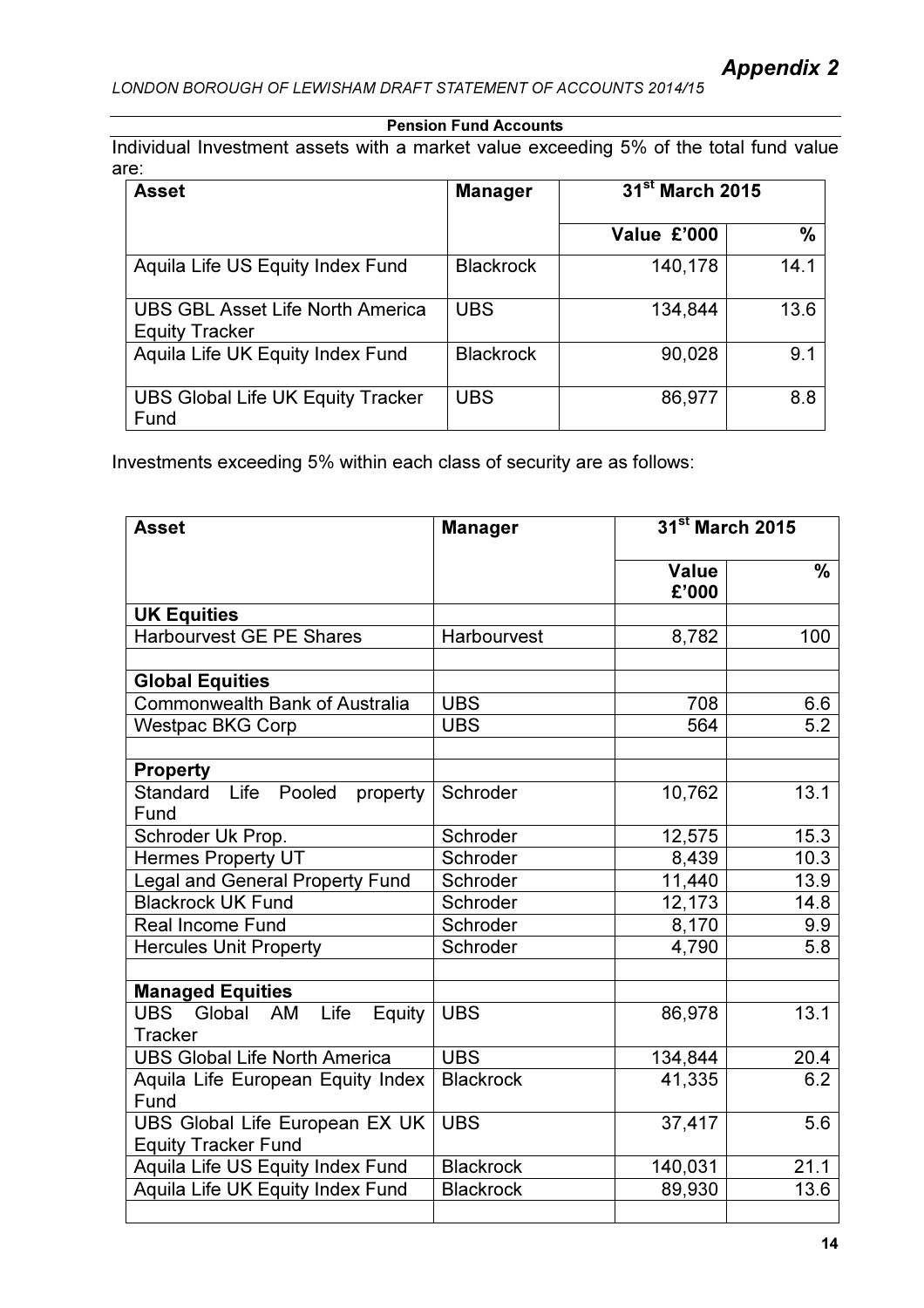| <b>Pension Fund Accounts</b>                                     |                  |        |      |  |  |
|------------------------------------------------------------------|------------------|--------|------|--|--|
| <b>Fixed Interest</b>                                            |                  |        |      |  |  |
| <b>UBS Global Asset Management</b><br><b>Corporate Bond Fund</b> | <b>UBS</b>       | 32,510 | 20.3 |  |  |
| Blackrock Am Uk Corporate Bond<br>Index                          | <b>Blackrock</b> | 31,576 | 19.8 |  |  |
| Aquila Life over 5 yrs Index Fund                                | <b>Blackrock</b> | 31,226 | 19.5 |  |  |
| Barclays Global Aquila Life over 15<br>yrs                       | <b>Blackrock</b> | 31,689 | 19.8 |  |  |
|                                                                  |                  |        |      |  |  |
| <b>Index Linked</b>                                              |                  |        |      |  |  |
| UK(GOVT OF) 0.375% I/L GILT                                      | <b>UBS</b>       | 1,734  | 5.3  |  |  |
| UK(GOVT OF) 0.5% IDX/LKD                                         | <b>UBS</b>       | 1,662  | 5.1  |  |  |
| UK(GOVT OF) 0.75% I/L STK                                        | <b>UBS</b>       | 1,729  | 5.3  |  |  |
| <b>UK(GOVT OF) 1.125% I/L STK</b>                                | <b>UBS</b>       | 1,804  | 5.5  |  |  |
| UK(GOVT OF) 1.25% IDX-LKD                                        | <b>UBS</b>       | 1,828  | 5.6  |  |  |
| UK(GOVT OF) 1.25% IDX-LKD                                        | <b>UBS</b>       | 2,061  | 6.3  |  |  |
| <b>UK(GOVT OF) 1.875% I/L STK</b>                                | <b>UBS</b>       | 1,795  | 5.5  |  |  |
| UK(GOVT OF) 2.5% I/L GILT                                        | <b>UBS</b>       | 1,773  | 5.4  |  |  |
| UK(GOVT OF) 2.5% I/L STK                                         | <b>UBS</b>       | 1,690  | 5.2  |  |  |
| <b>Others</b>                                                    |                  |        |      |  |  |
| Commodities<br>Global<br>and                                     | Investec         | 31,784 | 48.9 |  |  |
| <b>Resources</b>                                                 |                  |        |      |  |  |
| Cayman Partnership Fund                                          | Harbourvest      | 8,244  | 12.7 |  |  |
| <b>UK Companies Financing Fund</b>                               | M&G              | 9,425  | 14.5 |  |  |
| Cayman Buyout Fund                                               | Harbourvest      | 8,075  | 12.4 |  |  |
| <b>Cayman Venture Fund</b>                                       | Harbourvest      | 5,608  | 8.6  |  |  |

An analysis of investment movements is set out below:

| $\overline{5}$ .                     |          | Value at Purchase | <b>Sales</b>     | Change  | Change        | Value at |
|--------------------------------------|----------|-------------------|------------------|---------|---------------|----------|
| <b>INVESTMENT</b><br><b>ANALYSIS</b> | 31/03/14 | S                 | At Cost Proceeds | Capital | <b>Market</b> | 31/03/15 |
|                                      |          |                   |                  | Value   | Value         |          |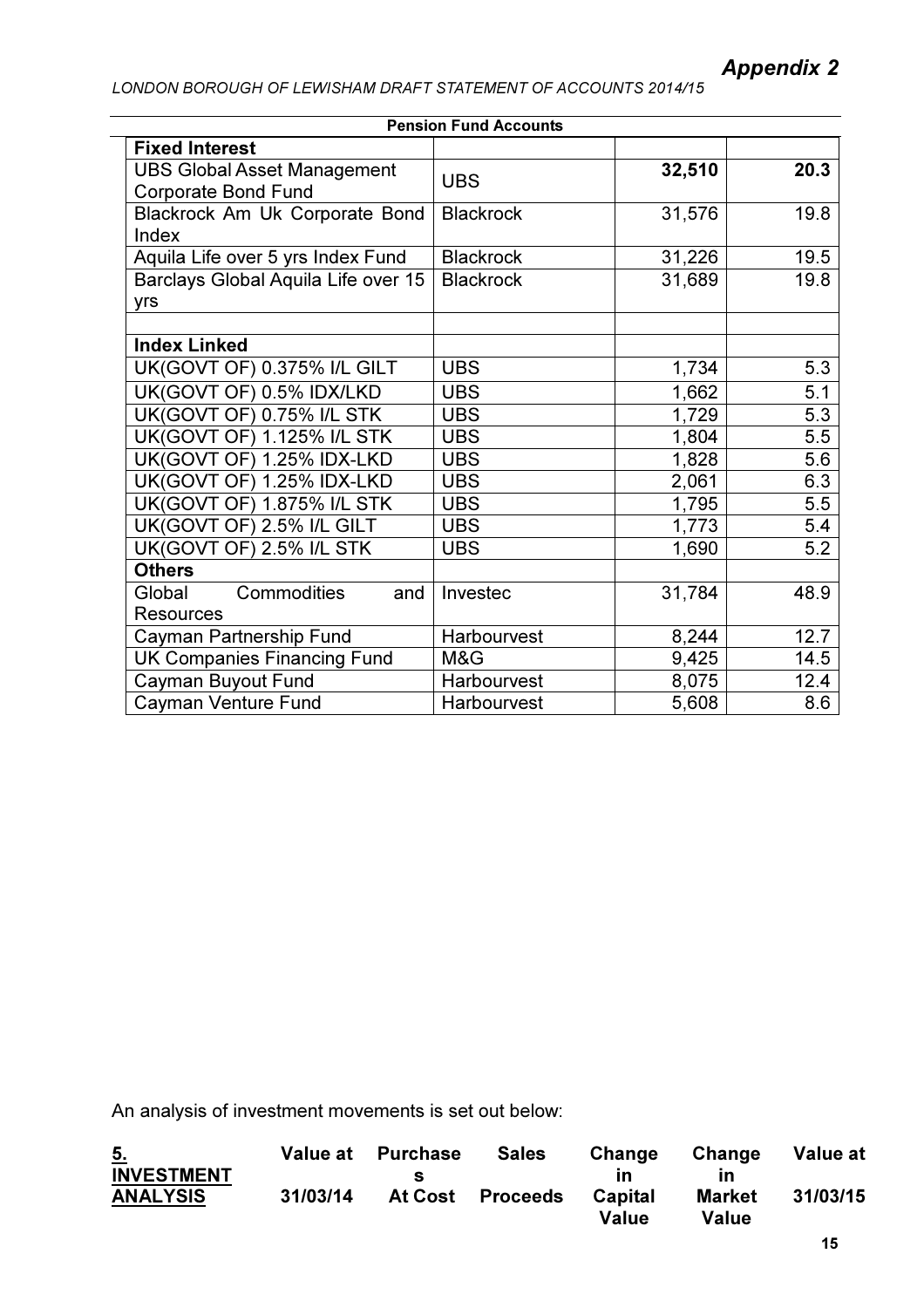|                                            |         | <b>Pension Fund Accounts</b> |           |          |         |           |
|--------------------------------------------|---------|------------------------------|-----------|----------|---------|-----------|
| <b>Investments</b>                         | £'000   | £'000                        | £'000     | £'000    | £'000   | £'000     |
| <b>UK Equities</b>                         | 6,505   | 0                            | 0         | (152)    | 2,428   | 8,781     |
| <b>Global Equities</b>                     | 10,389  | 17                           | (1)       | (73)     | 895     | 11,227    |
| Property                                   | 75,732  | 12,059                       | (9,991)   | (3,965)  | 8,451   | 82,286    |
| Managed                                    | 558,575 | 13,627                       | (850)     |          | 90,713  | 662,065   |
| <b>Equities</b>                            |         |                              |           |          |         |           |
| <b>Fixed Interest</b>                      | 142,268 | 3,728                        | (12, 436) |          | 26,278  | 159,838   |
| <b>Securities</b>                          |         |                              |           |          |         |           |
| <b>Index Linked</b>                        | 28,476  | 3,515                        | (5,265)   |          | 5,684   | 32,410    |
| <b>Securities</b>                          |         |                              |           |          |         |           |
| Other*                                     | 71,689  | 1,356                        | (11, 266) |          | 3,248   | 65,027    |
| <b>Derivatives</b>                         |         | 0                            | O         |          |         |           |
|                                            | 893,634 | 34,302                       | (39, 809) | (4, 190) | 137,697 | 1,021,634 |
| Cash deposits                              | 10,651  |                              |           |          |         | 23,775    |
| <b>Other Investment</b><br><b>Balances</b> | 471     |                              |           |          |         | 387       |
|                                            | 904,756 |                              |           |          |         | 1,045,796 |

\* Includes Commodities, Venture Capital, Credit Mandates and Private equity.

The Pension Fund's bond investments are held with UBS and Blackrock in the form of pooled funds. The fund denoted Index Linked above is comprised wholly of UK Government index linked gilts. The remaining funds are comprised of various government and corporate bonds.

Apart from Global Equities and bonds, the only other overseas investments held by the Fund, fall under the 'Other' category and are namely Private Equity £23.8M and Commodities £31.7m.

The total value of unquoted securities held by the fund as at  $31<sup>st</sup>$  March 2015 was £743m, this includes equities, bonds and other assets.

The total value of quoted securities held by the fund as at 31st March 2015 was £197m, this includes equities and bonds.

As at  $31^{\text{st}}$  March 2014:

| <u>5.</u>          | <b>Value at</b> | <b>Purchase</b> | <b>Sales</b>    | Change                  | Change                        | Value at    |
|--------------------|-----------------|-----------------|-----------------|-------------------------|-------------------------------|-------------|
| <b>INVESTMENT</b>  |                 | S               |                 | ın                      | ın                            |             |
| <b>ANALYSIS</b>    | 31/03/13        | <b>At Cost</b>  | <b>Proceeds</b> | Capital<br><b>Value</b> | <b>Market</b><br><b>Value</b> | 31/03/14    |
| <b>Investments</b> | £'000           | £'000           | £'000           | £'000                   | £'000                         | £'000<br>16 |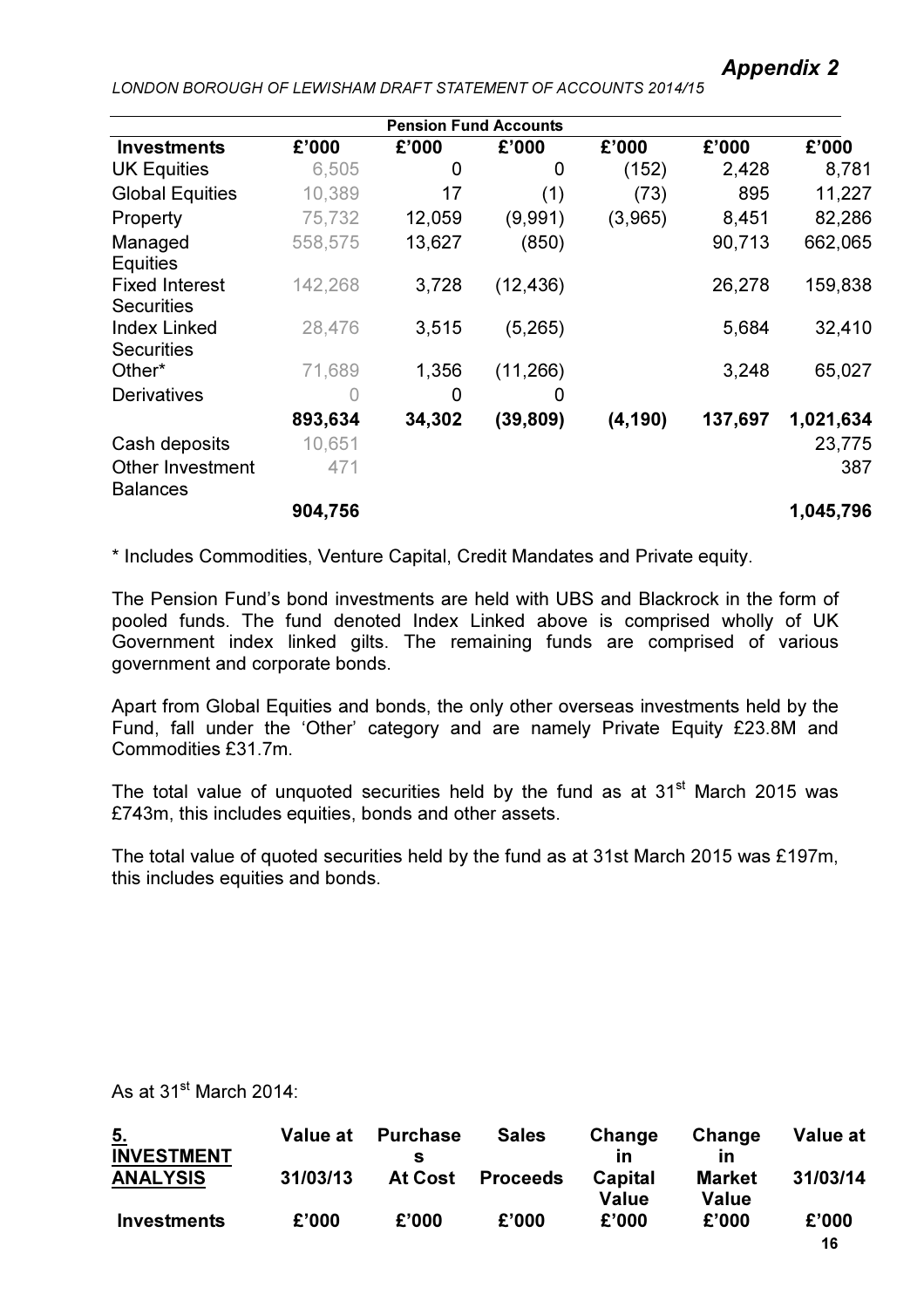|                                            |         | <b>Pension Fund Accounts</b> |           |             |          |         |
|--------------------------------------------|---------|------------------------------|-----------|-------------|----------|---------|
| <b>UK Equities</b>                         | 5,861   | 0                            | 0         | (150)       | 794      | 6,505   |
| <b>Global Equities</b>                     | 11,499  | O                            | (3)       | 13          | (1, 120) | 10,389  |
| Property                                   | 68,794  | 8,760                        | (4,933)   | (871)       | 3,982    | 75,732  |
| Managed                                    | 510,346 | 12,280                       | (3,500)   | (6)         | 39,455   | 558,575 |
| <b>Equities</b>                            |         |                              |           |             |          |         |
| <b>Fixed Interest</b><br><b>Securities</b> | 130,160 | 17,983                       | (2,822)   | $\mathbf 0$ | (3,053)  | 142,268 |
| <b>Index Linked</b>                        | 26,496  | 6,079                        | (2,791)   | $\mathbf 0$ | (1,308)  | 28,476  |
| <b>Securities</b>                          |         |                              |           |             |          |         |
| Other*                                     | 80,290  | 1,917                        | (7, 915)  | 0           | (2,603)  | 71,689  |
| <b>Derivatives</b>                         |         | O                            |           | 0           | 0        | 0       |
|                                            | 833,446 | 47,019                       | (21, 964) | (1, 014)    | 36,147   | 893,634 |
| Cash deposits                              | 33,502  |                              |           |             |          | 10,651  |
| <b>Other Investment</b><br><b>Balances</b> | 644     |                              |           |             |          | 471     |
|                                            | 867,592 |                              |           |             |          | 904,756 |

## 5A. FINANCIAL INSTRUMENTS

The accounting policies describe how the different asset classes of financial instruments are measured, and how income and expenses are recognised. The following table analyses the carrying amounts of financial assets and liabilities by category. No financial assets were reclassified during the accounting period. All assets are held at fair value, therefore there is no difference between fair value and carrying value.

| $31st$ March 2015 | <b>Financial</b> | $31st$ March 2014 |
|-------------------|------------------|-------------------|
|                   | <b>Assets</b>    |                   |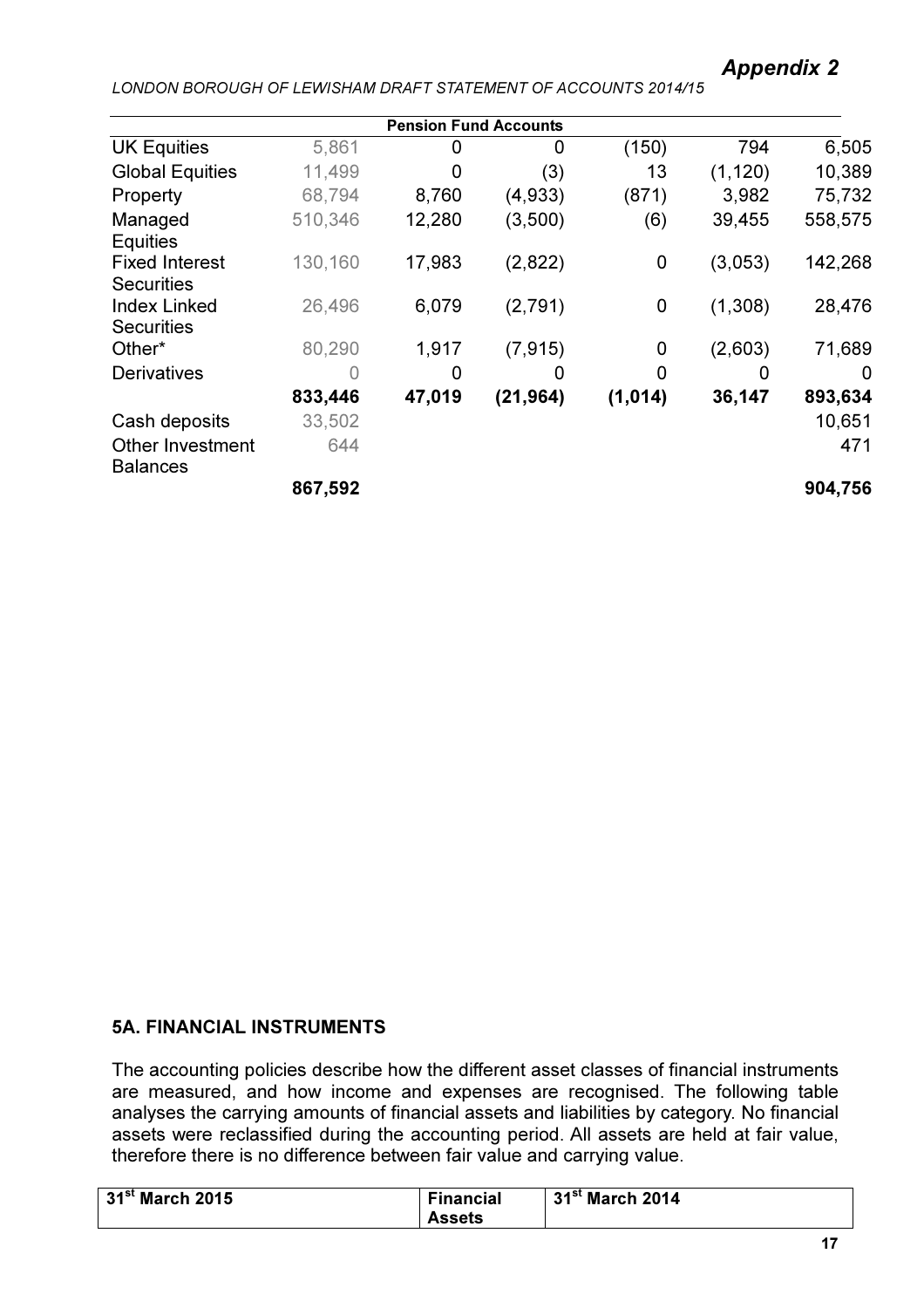| <b>Pension Fund Accounts</b>                             |                                        |                                                                          |                                                   |                                                          |                                        |                                                                           |  |
|----------------------------------------------------------|----------------------------------------|--------------------------------------------------------------------------|---------------------------------------------------|----------------------------------------------------------|----------------------------------------|---------------------------------------------------------------------------|--|
| Fair<br>Value<br>through<br><b>Profit</b><br>and<br>Loss | <b>Loans and</b><br><b>Receivables</b> | <b>Financial</b><br><b>Liabilities</b><br>at<br><b>Amortised</b><br>Cost |                                                   | Fair<br>Value<br>through<br><b>Profit</b><br>and<br>Loss | <b>Loans and</b><br><b>Receivables</b> | <b>Financial</b><br><b>Liabilities</b><br>at<br><b>Amortise</b><br>d Cost |  |
| £'000                                                    | £'000                                  | £'000                                                                    |                                                   | £'000                                                    | £'000                                  | £'000                                                                     |  |
| 20,005                                                   |                                        |                                                                          | <b>Equities</b>                                   | 16,894                                                   |                                        |                                                                           |  |
|                                                          |                                        |                                                                          | Managed<br>Funds                                  |                                                          |                                        |                                                                           |  |
| 82,286                                                   |                                        |                                                                          | Property                                          | 75,732                                                   |                                        |                                                                           |  |
| 662,070                                                  |                                        |                                                                          | Managed<br>Equity                                 | 558,575                                                  |                                        |                                                                           |  |
| 159,838                                                  |                                        |                                                                          | <b>Fixed Interest</b>                             | 142,268                                                  |                                        |                                                                           |  |
| 32,410                                                   |                                        |                                                                          | <b>Index Linked</b>                               | 28,476                                                   |                                        |                                                                           |  |
| 65,028                                                   |                                        |                                                                          | <b>Other Assets</b>                               | 71,689                                                   |                                        |                                                                           |  |
| $\mathsf 0$                                              |                                        |                                                                          | Derivative<br>contracts                           | 0                                                        |                                        |                                                                           |  |
|                                                          | 23,775                                 |                                                                          | Cash deposits                                     |                                                          | 10,651                                 |                                                                           |  |
|                                                          | $\mathsf 0$                            |                                                                          | Pending<br><b>Trades</b>                          |                                                          | 326                                    |                                                                           |  |
|                                                          | 387                                    |                                                                          | Dividends &<br>Income                             |                                                          | 165                                    |                                                                           |  |
|                                                          | 570                                    |                                                                          | Contributions<br>Due                              |                                                          | 611                                    |                                                                           |  |
|                                                          | 272                                    |                                                                          | Cash<br><b>Balances</b>                           |                                                          | 153                                    |                                                                           |  |
|                                                          | 35                                     |                                                                          | <b>Other Current</b><br>Assets                    | 0                                                        | 496                                    |                                                                           |  |
|                                                          |                                        |                                                                          | <b>Total</b><br><b>Financial</b><br><b>Assets</b> | 893,634                                                  | 12,402                                 |                                                                           |  |
|                                                          |                                        |                                                                          | <b>Financial</b><br><b>Liabilities</b>            |                                                          |                                        |                                                                           |  |

|  |          | Derivative         |   |          |          |
|--|----------|--------------------|---|----------|----------|
|  | 0        | Contracts          | 0 |          |          |
|  |          | Pending            |   |          |          |
|  |          | <b>Trades</b>      |   |          | (20)     |
|  |          | Unpaid             |   |          |          |
|  | (574)    | benefits           |   |          | (955)    |
|  |          | Other current      |   |          |          |
|  | (2, 792) | Liabilities        |   |          | (267)    |
|  |          | <b>Total</b>       |   |          |          |
|  |          | <b>Financial</b>   |   |          |          |
|  |          | <b>Liabilities</b> | 0 | $\bf{0}$ | (1, 242) |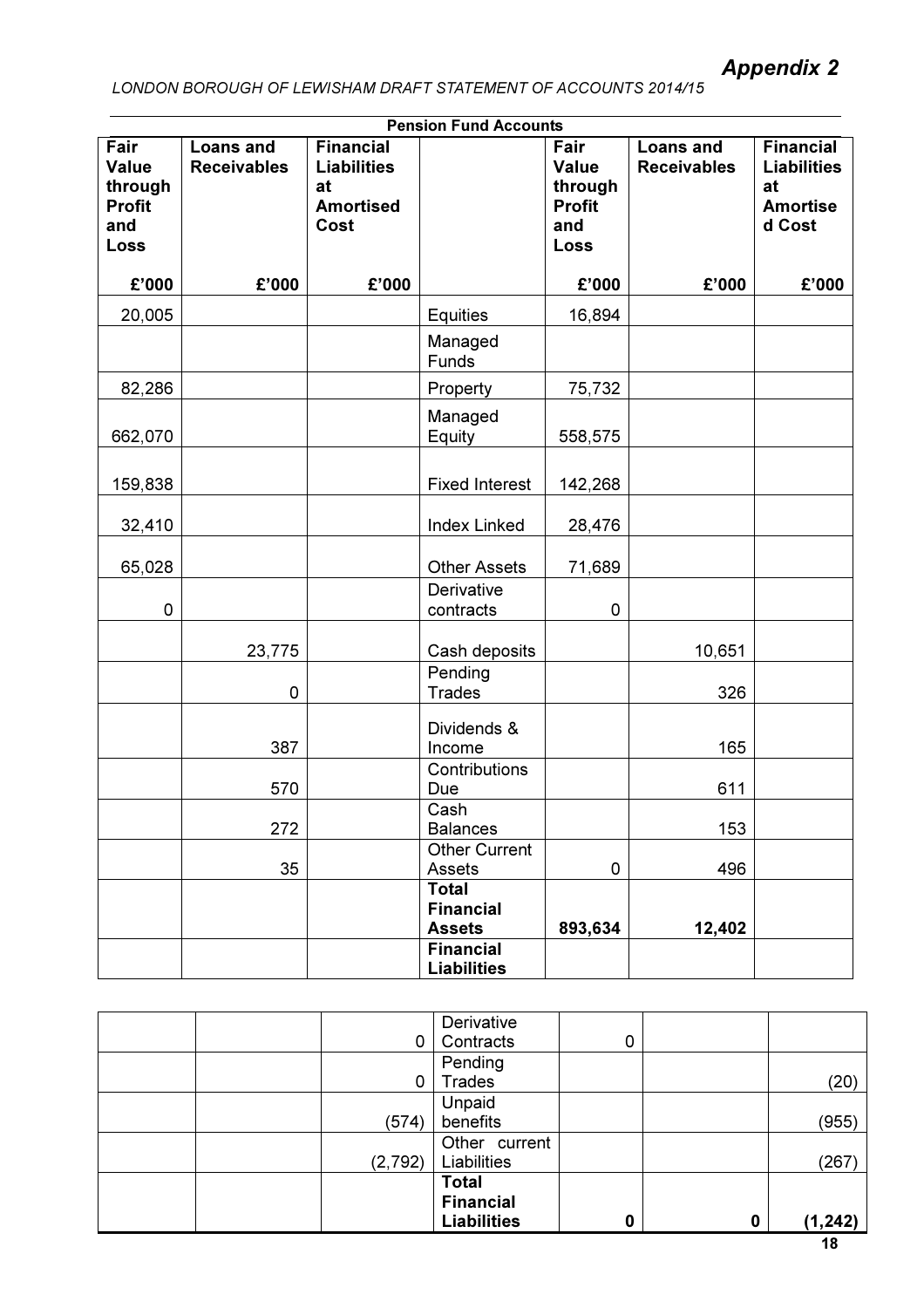# Appendix 2

LONDON BOROUGH OF LEWISHAM DRAFT STATEMENT OF ACCOUNTS 2014/15

| <b>Pension Fund Accounts</b> |        |  |                      |         |        |       |
|------------------------------|--------|--|----------------------|---------|--------|-------|
|                              |        |  | <b>Net Financial</b> |         |        |       |
| 1,021,637                    | 25,039 |  | $(3,366)$ Assets     | 893,634 | 12,402 | .242) |

### Net Gains and Losses on Financial Instruments

The following table shows net gains on financial instruments:

| 31 March 2015 |                                              | 31 March 2014 |
|---------------|----------------------------------------------|---------------|
| £'000         | <b>Financial Assets</b>                      | £'000         |
|               | 137,859   Fair Value through Profit and Loss | 36,147        |
|               | <b>Loans and Receivables</b>                 |               |
|               |                                              |               |
|               | <b>Financial Liabilities</b>                 |               |
| 0             | Fair Value through Profit and Loss           |               |
|               |                                              |               |
| 137,859       | Total                                        | 36,147        |

The fund also received bank interest totalling £377 during the year.

## Valuation of Financial Instruments carried at Fair Value

The following table provides an analysis of the financial assets and liabilities of the pension fund grouped into Levels 1 to 3, based on the level at which the fair value is observable.

Level 1 - consists of assets where the fair values are derived from unadjusted quoted prices in active markets for identical assets and liabilities (e.g. quoted equities).

Level 2 - consists of assets where quoted market prices are not available (e.g. where an instrument is traded in a market that is not considered to be active).

Level 3 - consists of assets where at least one input that could have a significant effect on the instrument's valuation is not based on observable market data.

| Values as at 31 <sup>st</sup><br><b>March 2015</b> | Quoted<br><b>Market</b><br><b>Price</b><br>Level 1 | <b>Using</b><br><b>Observable</b><br>Inputs<br>Level 2 | With<br><b>Significant</b><br>Unobservable<br>Inputs<br>Level 3 | <b>Total</b> |
|----------------------------------------------------|----------------------------------------------------|--------------------------------------------------------|-----------------------------------------------------------------|--------------|
|                                                    | £'000                                              | £'000                                                  | £'000                                                           | £'000        |
| <b>Financial Assets</b>                            |                                                    |                                                        |                                                                 |              |
| <b>Financial Assets at</b>                         | 20,005                                             | 966,243                                                | 35,390                                                          | 1,021,638    |
| Fair Value through                                 |                                                    |                                                        |                                                                 |              |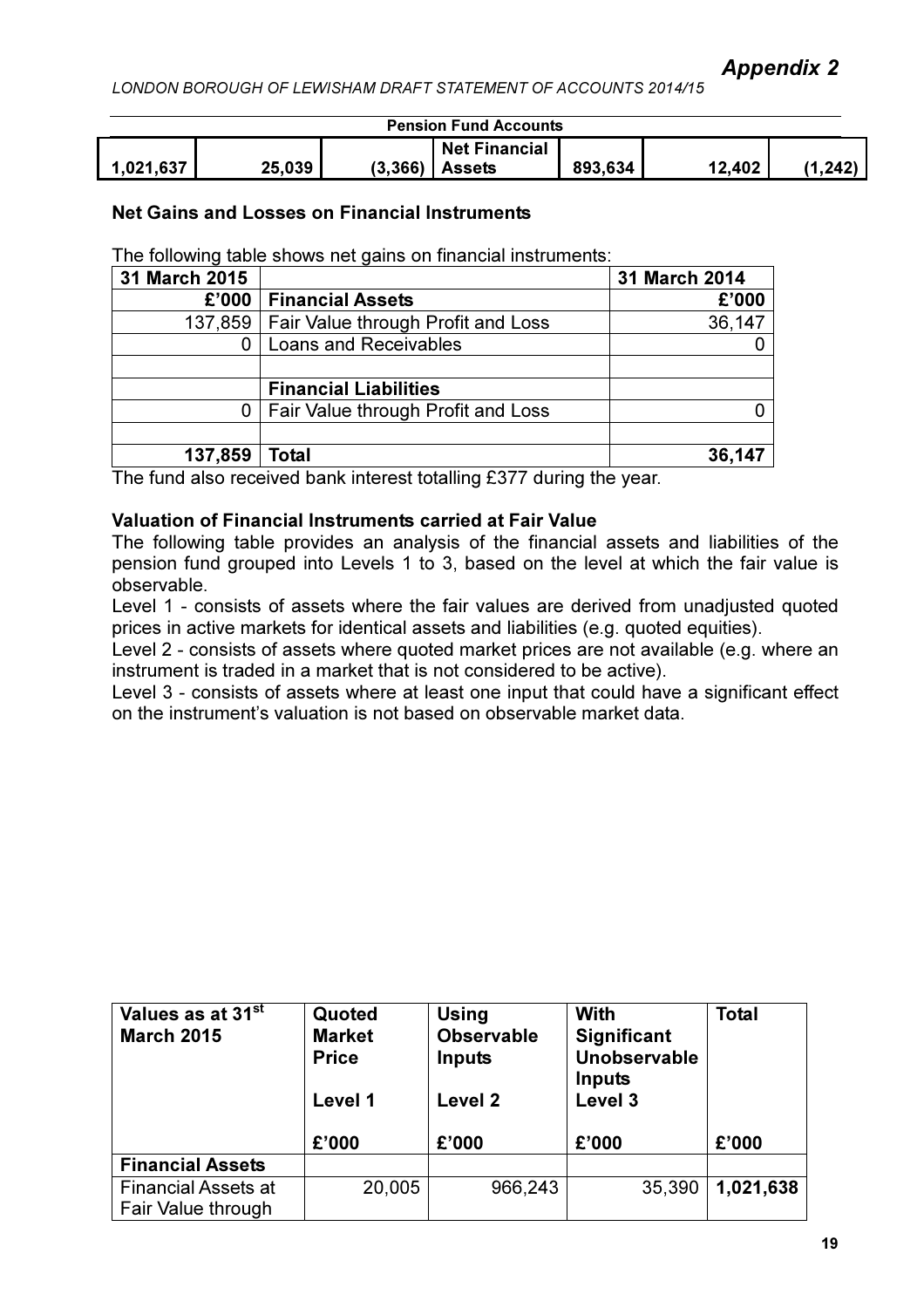|                              |          | <b>Pension Fund Accounts</b> |        |           |
|------------------------------|----------|------------------------------|--------|-----------|
| <b>Profit and Loss</b>       |          |                              |        |           |
| Loans and                    | 25,039   |                              |        | 25,039    |
| <b>Receivables</b>           |          |                              |        |           |
| <b>Total Financial</b>       | 45,044   | 966,243                      | 35,390 | 1,046,677 |
| <b>Assets</b>                |          |                              |        |           |
| <b>Financial Liabilities</b> |          |                              |        |           |
| Fair Value through           |          |                              |        |           |
| <b>Profit and Loss</b>       |          |                              |        |           |
| <b>Financial Liabilities</b> | (3,366)  |                              |        | (3, 366)  |
| at Amortised Cost            |          |                              |        |           |
| <b>Total Financial</b>       | (3, 366) |                              |        | (3, 366)  |
| <b>Liabilities</b>           |          |                              |        |           |
| <b>Net Financial</b>         | 41,678   | 966,243                      | 35,390 | 1,043,311 |
| <b>Assets</b>                |          |                              |        |           |

| Values as at 31 <sup>st</sup><br><b>March 2014</b>                         | Quoted<br><b>Market</b><br><b>Price</b><br>Level 1 | <b>Using</b><br><b>Observable</b><br><b>Inputs</b><br>Level <sub>2</sub> | <b>With</b><br>Significant<br>Unobservable<br>Inputs<br>Level 3 | <b>Total</b> |
|----------------------------------------------------------------------------|----------------------------------------------------|--------------------------------------------------------------------------|-----------------------------------------------------------------|--------------|
|                                                                            | £'000                                              | £'000                                                                    | £'000                                                           | £'000        |
| <b>Financial Assets</b>                                                    |                                                    |                                                                          |                                                                 |              |
| <b>Financial Assets at</b><br>Fair Value through<br><b>Profit and Loss</b> | 16,894                                             | 844,109                                                                  | 32,631                                                          | 893,634      |
| Loans and<br><b>Receivables</b>                                            | 12,402                                             |                                                                          |                                                                 | 12,402       |
| <b>Total Financial</b><br>Assets                                           | 29,296                                             | 844,109                                                                  | 32,631                                                          | 906,036      |
| <b>Financial Liabilities</b>                                               |                                                    |                                                                          |                                                                 |              |
| Fair Value through<br><b>Profit and Loss</b>                               |                                                    |                                                                          |                                                                 |              |
| <b>Financial Liabilities at</b><br><b>Amortised Cost</b>                   | (1, 242)                                           |                                                                          |                                                                 | (1, 242)     |
| <b>Total Financial</b><br><b>Liabilities</b>                               | (1, 242)                                           |                                                                          |                                                                 | (1, 242)     |
| <b>Net Financial</b><br><b>Assets</b>                                      | 28,054                                             | 844,109                                                                  | 32,631                                                          | 904,794      |

## 5B. FINANCIAL RISK MANAGEMENT

The Funds primary long term risk is that the fund's assets will fall short of its liabilities.(i.e promised benefits payable to members). As an investment fund, the Lewisham Pension Fund's objective is to generate positive investment returns for an accepted level of risk. Therefore the Fund holds a mix of financial instruments such as securities (equities, bonds), collective investment schemes (pooled funds), and cash equivalents. In addition, debtors and creditors arise as a result of its operations. The value of these financial instruments is reflected in the financial statements at their fair value.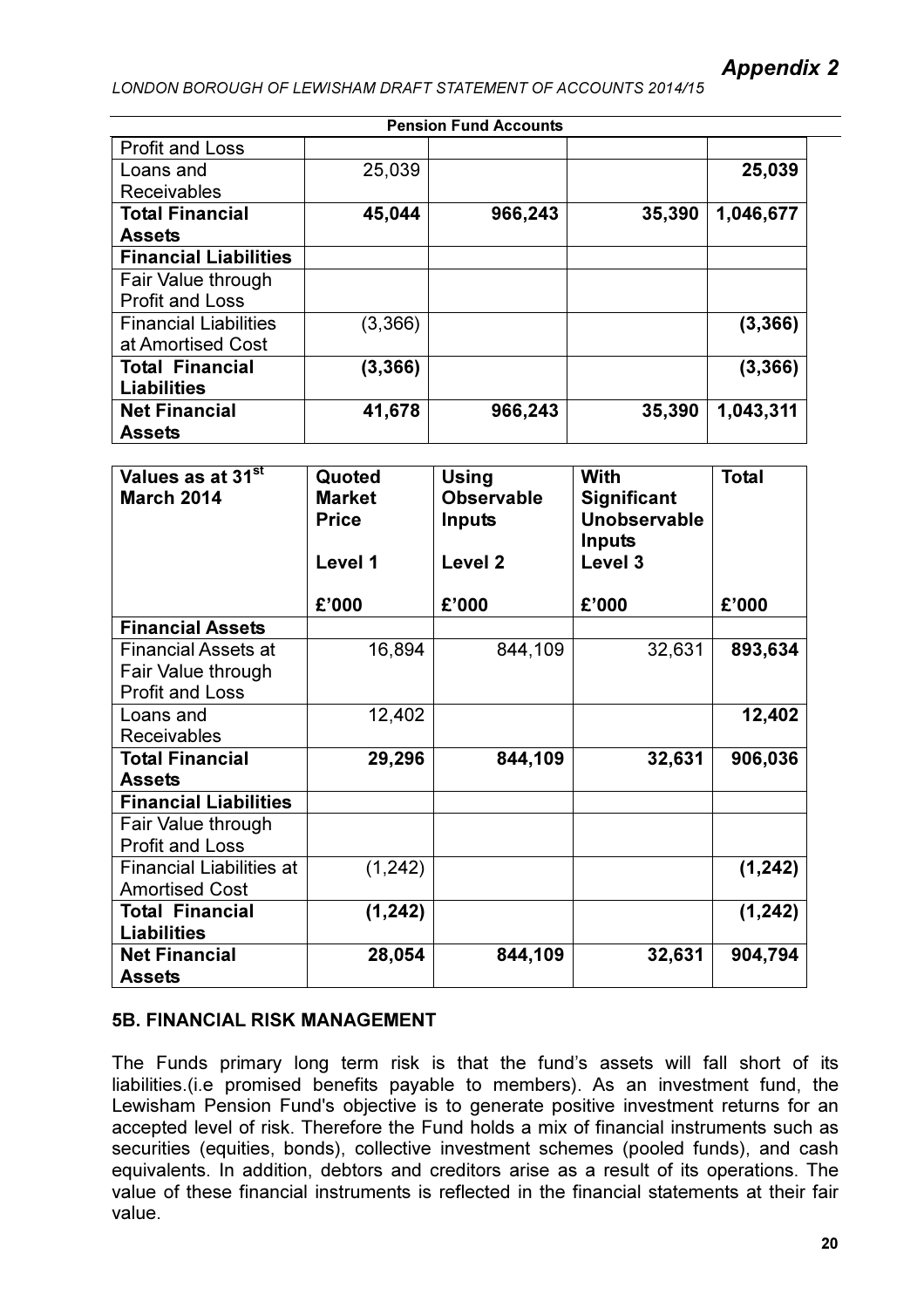Responsibility for the fund's risk management strategy rests with the Council's Pension Investment Committee. Risk management policies are established to identify and analyse the risks faced by the Council's pension operations. The main risks from the Fund's holding of financial instruments are market risk, credit risk, and liquidity risk. These policies are reviewed regularly to reflect change in activity and in market conditions.

The Committee regularly monitors each investment manager, and its investment consultant (Hymans Robertson) advises on the nature of the investments made and associated risks.

The Fund's investments are managed on behalf of the Fund by the appointed investment managers. Each investment manager is required to invest the assets managed by them in accordance with the terms of their investment guidelines or pooled fund prospectus.

The Committee has determined that the current largely passive investment management structure is appropriate and is in accordance with its revised investment strategy.

The Fund's investments are held by Northern Trust, who act as custodian on behalf of the Fund. As the Fund adopts a long term investment strategy, the high level strategic risks described below will not alter significantly during any one year unless there are significant strategic or tactical changes made to the portfolio.

#### i) Market Risk

Market risk represents the risk that fair value of a financial instrument will fluctuate because of changes in market prices, interest rates or currencies. The Fund is exposed, through its investments in equities, bonds and investment funds, to all these market risks. The aim of the investment strategy is to manage and control exposure to market risk within acceptable parameters while optimising the return from the investment portfolio. In general, market risk is managed through the diversification of the investments held by asset class, investment mandate guidelines and investment managers. The risk arising from exposure to specific markets is limited by the strategic asset allocation, which is regularly monitored by the PIC.

#### a) Other Price Risk – Market

The risk that the value of a financial instrument will fluctuate as a result of factors other than interest rate or foreign currency movements, whether those changes are caused by factors specific to the individual instrument, its issuer or factors affecting the market in general. Market price risk arises from uncertainty about the future value of the financial instruments that the Fund holds. All investments present a risk of loss of capital, the maximum risk being determined by the fair value of the financial instruments. The investment managers mitigate this risk through diversification in line with their own investment strategies and mandate quidelines.

#### b) Other Price Risk – Sensitivity analysis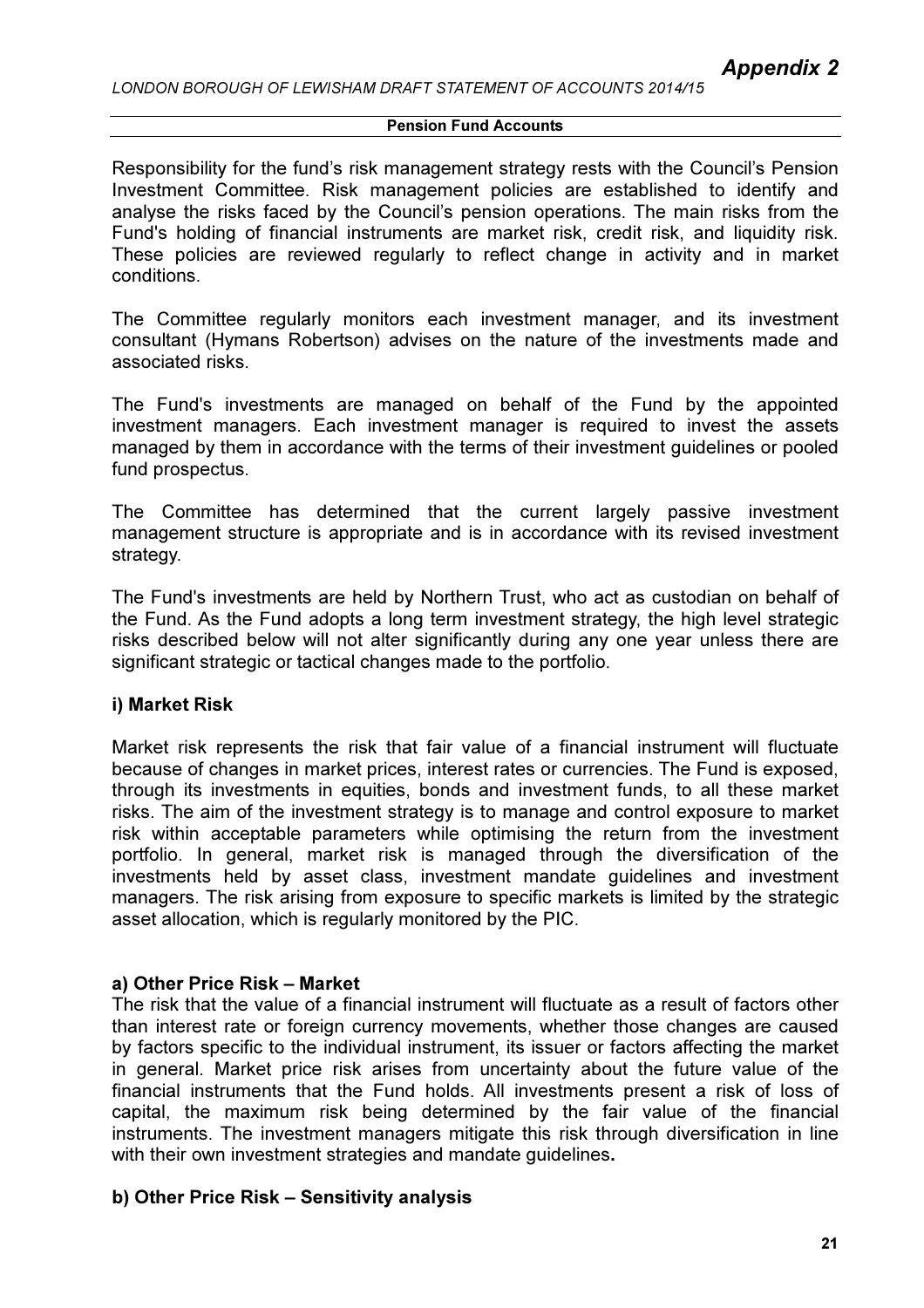The Council and its investment advisors also undertake appropriate monitoring of market conditions and benchmark analysis. The Fund has a long term view on expected investment returns which smoothes out short term price volatility.

Following analysis of historical data and expected investment return movement during the financial year, in consultation with the Fund's advisors, the Council has determined that the following movements in market price risk are reasonably possible for the 2015/16 reporting period.

| <b>Asset Type</b>        | <b>Potential Market Movement +/-</b> |
|--------------------------|--------------------------------------|
|                          | $(\%p.a.)$                           |
| <b>UK Equities</b>       | 10.26                                |
| <b>Overseas Equities</b> | 8.96                                 |
| <b>Total Bonds</b>       | 8.41                                 |
| Cash                     | 0.02                                 |
| <b>Alternatives</b>      | 7.03                                 |
| Property                 | 2.61                                 |

The potential volatilities are broadly consistent with a one standard deviation movement in the change in value of the assets over the latest three years. This can then be applied to the period end asset mix as follows:

| <b>Asset</b>    | <b>Final Market</b>               | Percentage  | <b>Value on</b>          | <b>Value on Decrease</b> |
|-----------------|-----------------------------------|-------------|--------------------------|--------------------------|
| <b>Type</b>     | Value as at<br>31/3/2015<br>£'000 | Change<br>℅ | <b>Increase</b><br>£'000 | £'000                    |
| <b>UK</b>       |                                   |             |                          |                          |
| <b>Equities</b> | 388,664                           | 10.26       | 428,541                  | 348,788                  |
| Overseas        |                                   |             |                          |                          |
| <b>Equities</b> | 293,472                           | 8.96        | 319,767                  | 267,177                  |
| Total           | 192,551                           | 8.41        | 208,744                  | 176,357                  |
| <b>Bonds</b>    |                                   |             |                          |                          |
| Other           |                                   |             |                          |                          |
| <b>Assets</b>   | 65,051                            | 7.03        | 69,624                   | 60,478                   |
| Property        | 82,286                            | 2.61        | 84,434                   | 80,139                   |
| Cash            | 23,777                            | 0.02        | 23,782                   | 23,773                   |
|                 |                                   |             |                          |                          |
| <b>Total</b>    |                                   |             |                          |                          |
| <b>Assets</b>   | 1,045,801*                        | $6.19**$    | 1,110,536                | 981,066                  |

\* This figure excludes derivatives and other investment balances.

\*\*This is the average variance in proportion to the value of asset type held.

b) Interest Rate Risk is the risk the Pension Fund is exposed to from changes in interest rates and relates to its holdings in bonds and cash. Based on interest received on bonds and cash held by investment managers, a 0.5% change in interest rates would result in an approximate annualised change in income of £918. The risk is mitigated by the Fund holding minimum cash balances and a diversified portfolio.

c) Currency Risk is the risk to which the Pension Fund is exposed to fluctuations in foreign currency exchange rates. The fund is exposed to currency risk on financial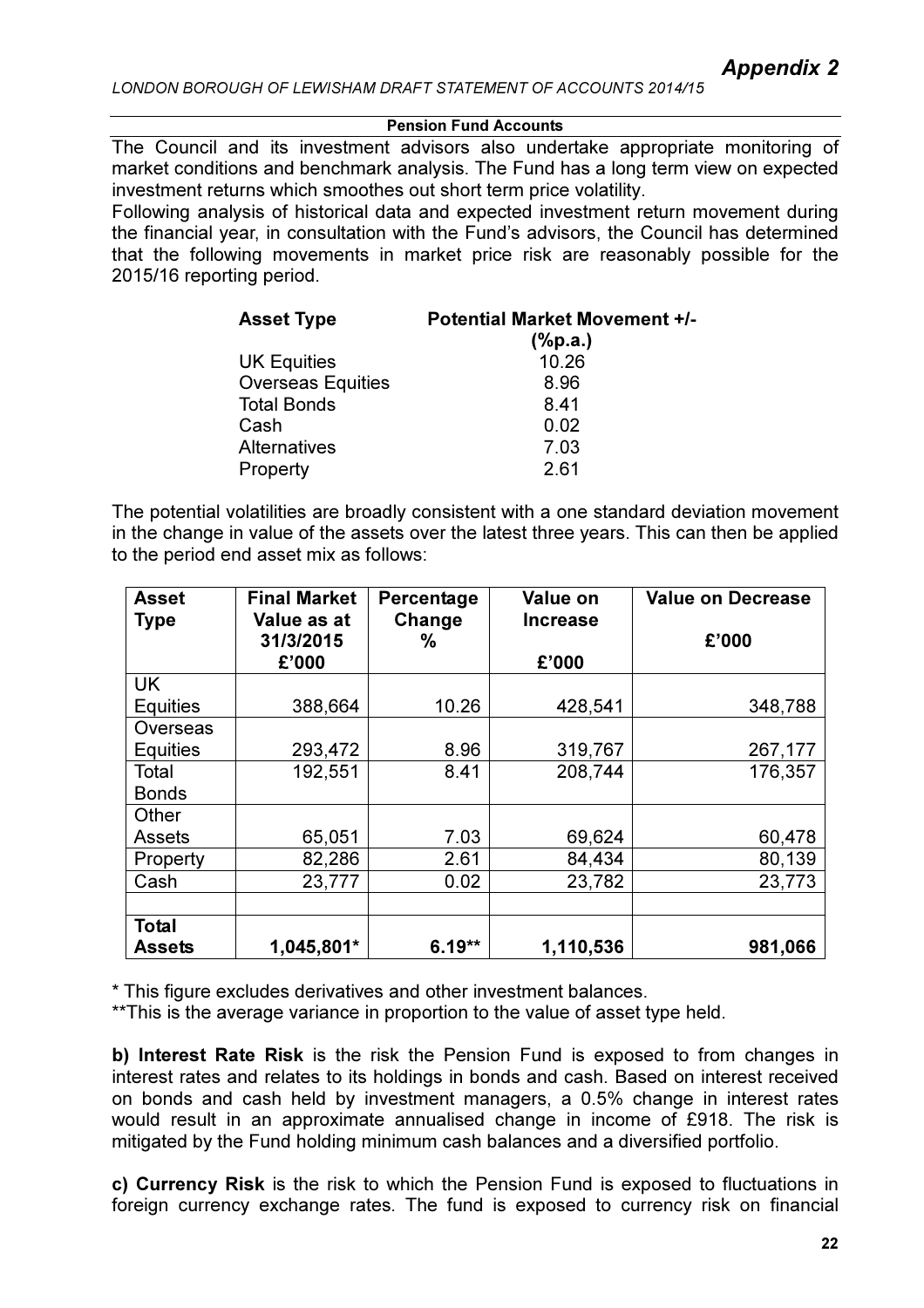#### Pension Fund Accounts

instruments that are denominated in any currency other than the functional currency of the fund (£UK). The fund was exposed to the following significant foreign currency levels (i.e. $£2m$  and over) as at the  $31<sup>st</sup>$  March 2015 with the previous year in brackets:

> Australian Dollars £9.6m (£15m) Euro £22.4m (£37m) Hong Kong Dollars £4.9m (£4m) Singapore Dollars E2.1m (£2m) US Dollars £127m (£130m)

The remaining exposures arise from smaller investments relating to other European currencies such as the Swiss Franc and New Zealand Dollar.

## d) Currency risk – sensitivity analysis

The fund's currency rate risk is routinely monitored by the Council and its investment advisors. In practice, this is achieved by the use of futures and forward foreign exchange contracts, which entitle and oblige the seller and holder to exchange assets or currency on a future date at a predetermined price or rate. The former are tradable on exchanges, the latter are "over the counter" agreements, which neither the purchaser or the seller may transfer. There is no cost on entering into these contracts but the market value is established as the gain or loss that would arise at the settlement date from entering into an equal and opposite contract at the reporting date. As at 31 March 2015, there were no derivative contracts held. Following analysis of historical data in consultation with the Fund's advisors, the Council considers the likely volatility associated with foreign exchange rate movements to be 6.58%. This volatility is applied to the fund's overseas assets as follows:

| <b>Asset Type</b>   | Asset Value @<br>31/3/2015<br>£'000 | $\frac{0}{0}$<br>Change | Value on<br><b>Increase</b><br>£'000 | $\%$<br>Change | Value on<br><b>Decrease</b><br>£'000 |
|---------------------|-------------------------------------|-------------------------|--------------------------------------|----------------|--------------------------------------|
| Overseas            | 293,472                             | $+6.58$                 | 312,782                              | $-6.58$        | 274,162                              |
| <b>Equities</b>     |                                     |                         |                                      |                |                                      |
| <b>Other Assets</b> | 64,086                              | $+6.58$                 | 68,303                               | $-6.58$        | 59,869                               |
| Other               | 55,552                              | $+6.58$                 | 59,208                               | $-6.58$        | 51,897                               |
| <b>Alternatives</b> |                                     |                         |                                      |                |                                      |
| <b>Total</b>        | 413,110                             | $+6.58%$                | 440,292                              | $+6.58%$       | 385,928                              |

# ii) Credit Risk

Credit risk represents the risk that the counterparty to a financial instrument will fail to meet an obligation and cause the Fund to incur a financial loss. This is often referred to as counterparty risk. The market values of investments generally reflect an assessment of credit risk in their pricing and consequently the risk of loss is implicitly provided for in the carrying value of the fund's financial assets and liabilities. The Fund is exposed to credit risk through its underlying investments (including cash balances) and the transactions it undertakes to manage its investments. The careful selection of and monitoring of counterparties including brokers, custodian and investment managers seeks to minimise the credit risk that may occur through the failure to settle transactions in a timely manner.

The Fund is also exposed to credit risk through Securities Lending. The Securities Lending (SL) programme is run by the Fund's custodian, Northern Trust. Northern Trust assign four different risk management oversight committees to control counterparty risk,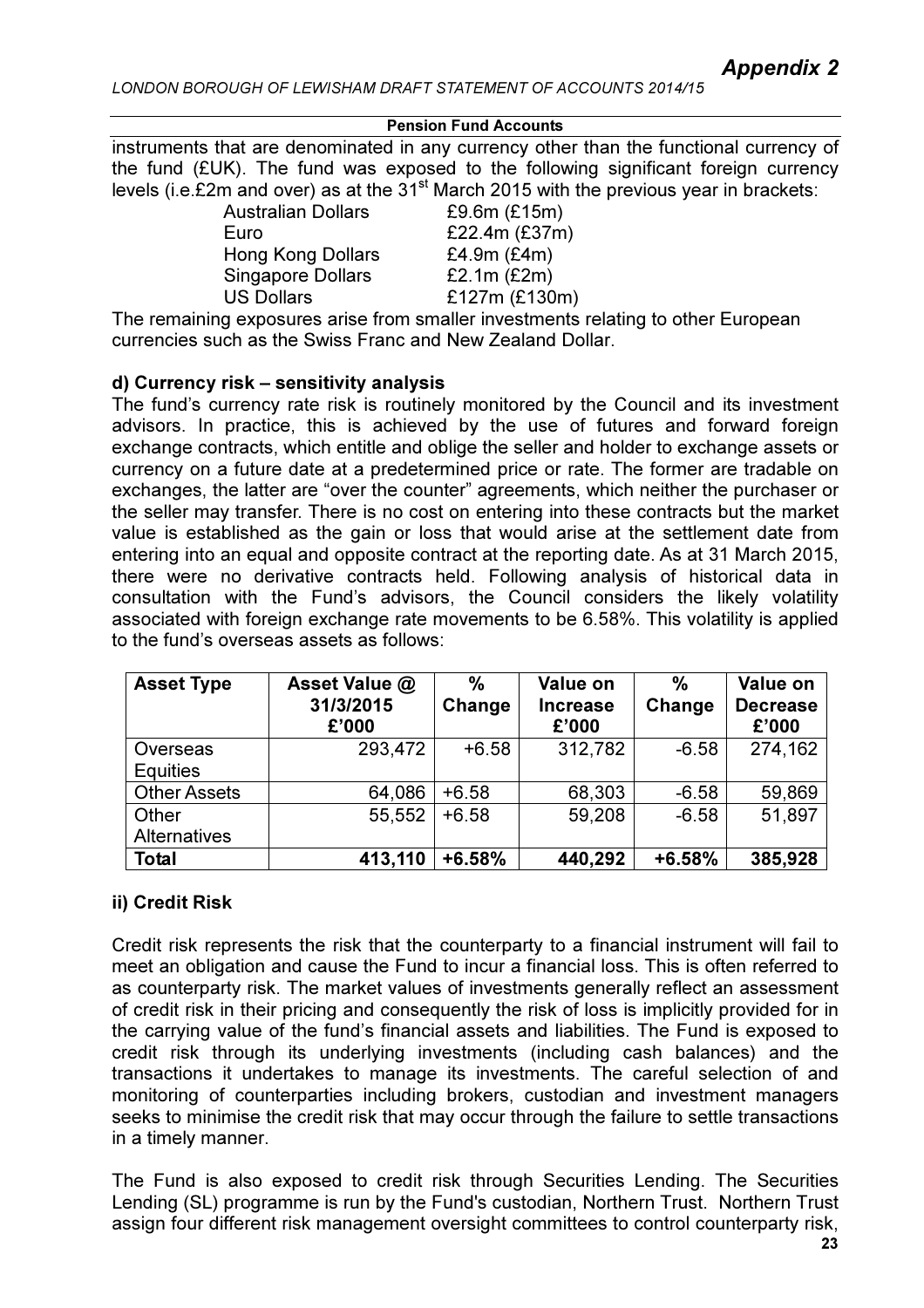collateral risk and the overall securities lending programme. The minimum level of collateral for securities on loan is 102%. However, more collateral may be required depending on the type of transaction. To further mitigate risks, the collateral held on behalf of the Pension Fund is ring fenced from Northern Trust. Securities lending is capped by investment regulations and statutory limits are in place to ensure no more than 25% of eligible assets can be on loan at any one time. The Fund's exposure through the SL programme is now reduced as the fund is now passively managed and SL activity has greatly reduced.

The Financing Fund (M&G) is also exposed to credit risk. The fund gains exposure by investing in private placements. This risk is managed by the manager assigning a credit analyst to all investments, who continually monitors the asset, its direct peers and its sector.

## iii) Liquidity Risk

Liquidity risk is the risk that the Pension Fund will have difficulties in paying its financial obligations as they fall due, for example the benefits payable costs and capital commitments. The fund therefore takes steps to ensure that it has adequate cash resources to meet its commitments. The fund holds a large proportion of assets in instruments which can be liquidated at short notice, normally three working days. As at the 31 March 2015 these assets totalled approximately £874m, with a further £23.7m held in cash by the custodian on behalf of the Fund and fund managers.

| <b>6. INVESTMENT MANAGEMENT FEES</b> |         |         |
|--------------------------------------|---------|---------|
|                                      | 2014/15 | 2013/14 |
|                                      | £'000   | £'000   |
| <b>Fund Managers' Fees</b>           | 874     | 1,389   |
| <b>Custodian Fees</b>                | 44      | 48      |
| <b>Advisory Costs</b>                | 33      | 30      |
|                                      | 951     | 1,467   |

\*These fees included the cost of transition management from active to passive.

## 7. PRIOR YEAR ADJUSTMENT

No prior year adjustments have been made to these accounts.

## 8. DERIVATIVE CONTRACTS

As at 31 March 2014, there were no foreign exchange contracts held.

| <b>Asset Type</b>                      | 31 <sup>st</sup> March<br>2015 | 31 <sup>st</sup> March<br>2014 |
|----------------------------------------|--------------------------------|--------------------------------|
| <b>Foreign Exchange Gains</b>          |                                |                                |
| <b>Total Gains</b>                     |                                |                                |
| <b>Foreign Exchange Losses</b>         |                                |                                |
| <b>Total Losses</b>                    |                                |                                |
| <b>Total Unrealised Gains/(Losses)</b> |                                |                                |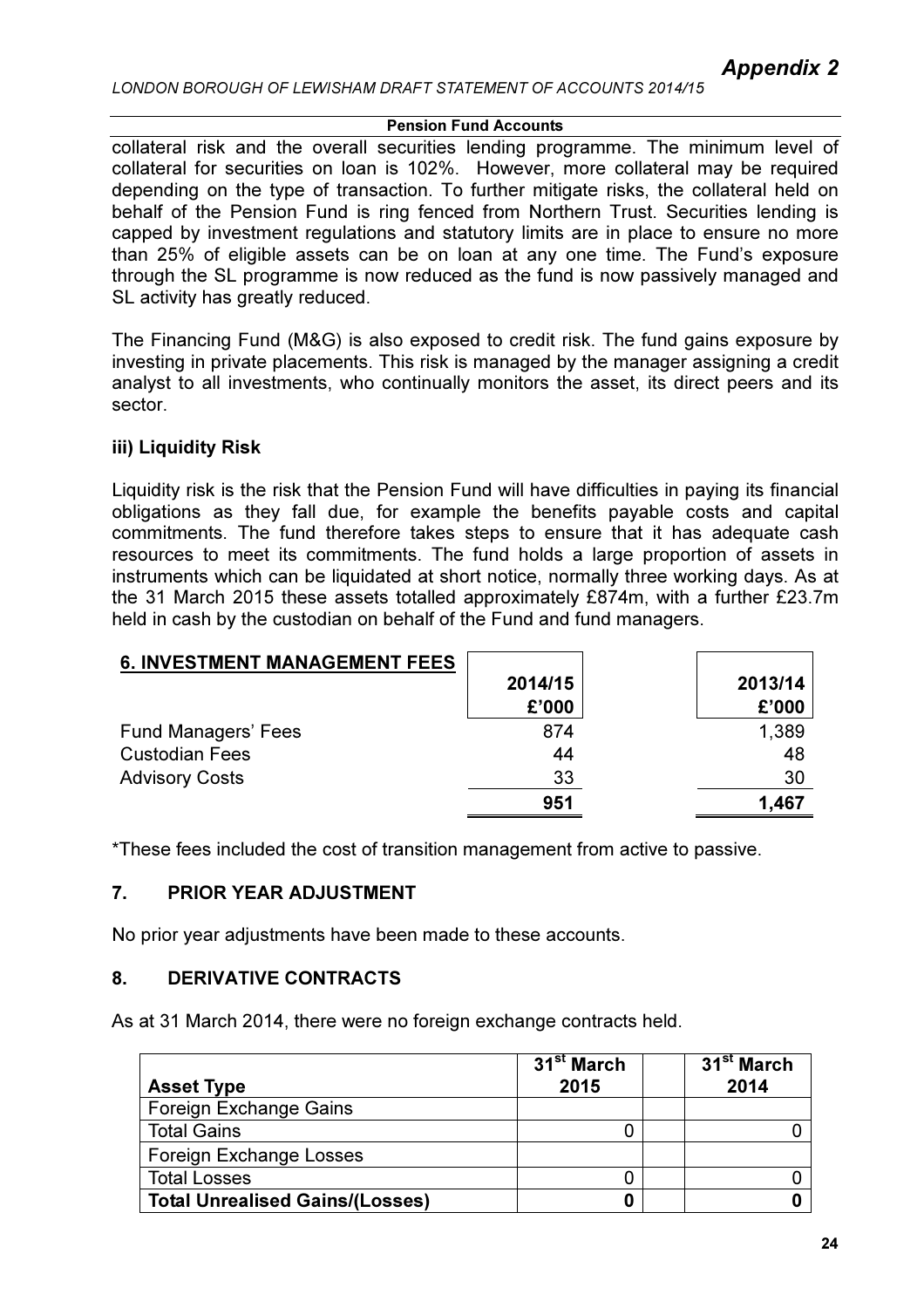#### Pension Fund Accounts

# 9. DEBTORS & CREDITORS

These comprise the following amounts:

| <b>Debtors</b>                                                                                                 | 2014/15<br>£'000 | 2013/14<br>£'000 |
|----------------------------------------------------------------------------------------------------------------|------------------|------------------|
| Contributions due from Admitted / Scheduled<br><b>Employers</b><br>Contributions due from Admitted / Scheduled | 410              | 474              |
| <b>Employees</b>                                                                                               | 160              | 137              |
| Equity Dividends / Income from Managed Funds                                                                   |                  | 4                |
| Interest and Other Income                                                                                      |                  | 161              |
| <b>LB Lewisham</b>                                                                                             |                  | 496              |
| <b>Tax Refunds</b>                                                                                             | 35               | 0                |
| <b>Pending Trades</b>                                                                                          | 387              | 326              |
|                                                                                                                | 992              | 1,598            |
|                                                                                                                |                  |                  |
| <b>Creditors</b>                                                                                               | 2014/15          | 2013/14          |
|                                                                                                                | £'000            | £'000            |
| <b>Fund Manager and Custody Fees</b>                                                                           | (243)            | (267)            |
| <b>Consultancy / Advisory Fees</b>                                                                             | (56)             | O                |
| Pension Payments Due to Employees                                                                              | (574)            | (955)            |
| <b>Pending Trades</b>                                                                                          | 0                | (20)             |
| <b>LB Lewisham</b>                                                                                             | (2, 493)         | 0                |
|                                                                                                                | (3, 366)         | (1,242)          |

The pending trades relate to purchases and sales by managers which have yet to be the subject of cash settlement. Pending trade sales and purchases at the year end are treated as investment debtors and creditors.

## 10. CASH AND BANK

#### Cash Held With Custodian

The Northern Trust Company is the fund's global custodian and the cash is held to meet the cash flow requirements of the fund and its managers. The total cash held as at 31<sup>st</sup> March 2015 was £23.7m (£10.7m as at 31<sup>st</sup> March 2014). Approximately £11.5m of the cash held was from Harbourvest, £5.0m from M&G, £6.0M of cash held was from Schroder. Approximately £0.9m was being held on behalf of the other managers.

#### Pension Fund Bank Account

The Lewisham cash balance represents uninvested cash held in the Pension Fund bank account as at 31st March 2015.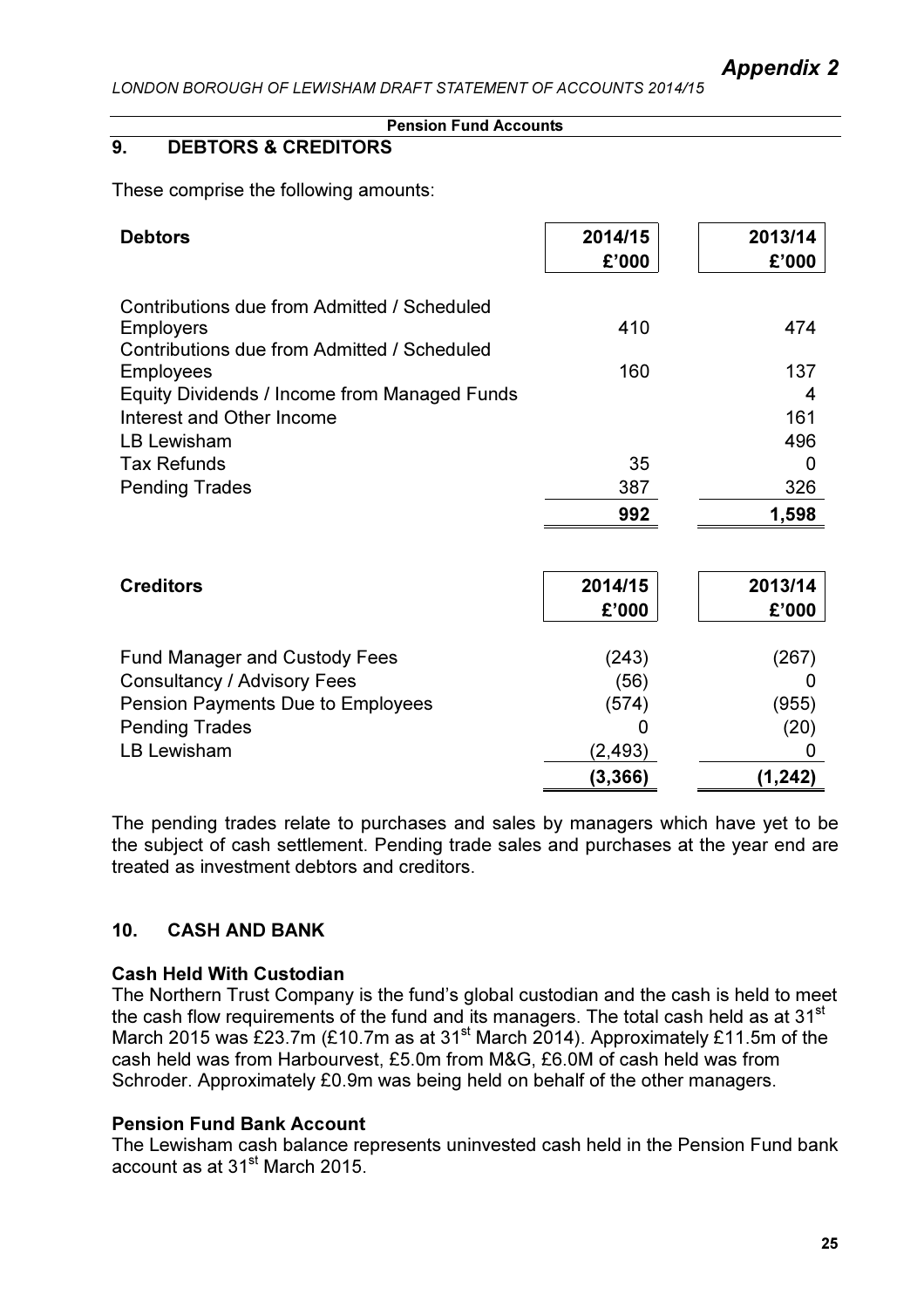#### Pension Fund Accounts

## 11. TRANSACTION COSTS

The following direct costs were incurred in relation to individual investment transactions:

|                    | 2014/15 | 2013/14 |
|--------------------|---------|---------|
|                    | £'000   | £'000   |
| Total Purchases    |         |         |
| <b>Total Sales</b> |         |         |
| Total transactions |         |         |

## 12. POST YEAR END EVENTS

In April 2015 the Council agreed to two new Funds with HarbourVest Partners: HIPEP VII (AIF) Partnership Fund L.P and HarbourVest Partners X (AIF) L.P. A total of £40 million has been committed over a 10 year cycle. As at 31<sup>st</sup> April 2015 Lewisham paid £1.3 million (\$1.97 million).

## 13. COMMITMENTS

The Pension Fund was committed to the following capital contributions as at the 31<sup>st</sup> March 2015

| <b>Harbourvest</b>                                                                   |               |                            |
|--------------------------------------------------------------------------------------|---------------|----------------------------|
| <b>Fund</b>                                                                          | <b>Amount</b> | <b>Translated</b><br>£'000 |
| Harbourvest Partners VIII - Cayman Venture<br>Fund L.P                               | \$522.5       | 351                        |
| Harbourvest Partners VIII - Cayman Buyout<br>Fund L.P                                | \$2,313       | 1,558                      |
| Harbourvest International Private Equity<br>Partners V - Cayman Partnership Fund L.P | €1,225        | 886                        |
| Harbourvest International Private Equity<br>Partners V - Cayman Direct Fund L.P      | €180          | 130                        |
| <b>Total</b>                                                                         |               |                            |

The Harbourvest commitments have been translated from either Euros or Dollars using exchange rates as at 31<sup>st</sup> March 2015. This compares to the total Harbourvest commitments at 31<sup>st</sup> March 2014 £4.2m.

## 14. RELATED PARTY TRANSACTIONS

There have been no material transactions with related parties in the financial year. There were no provisions for doubtful debt and amounts written off in the period.

Eight Councillors sit on the Pensions Investment Committee which oversees the Fund. Seven Councillors of this Committee were members of the pension scheme as at 31<sup>st</sup> March 2015. At each meeting of the Pensions Investment Committee, Councillors are required to make declarations of interest which are minuted at the meeting.

During the year the following declarations were made: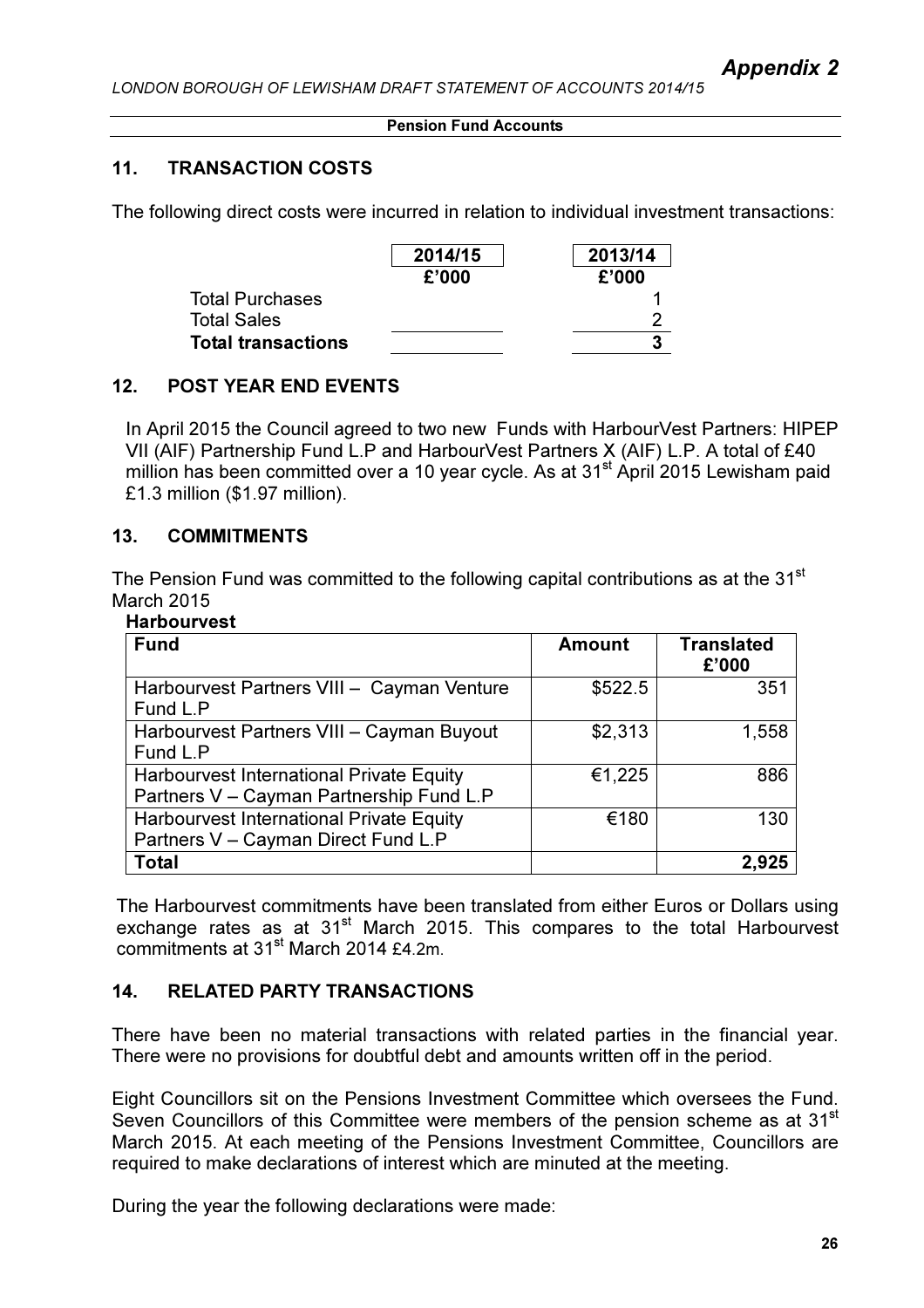- Councillor John Muldoon declared personal interests as a holder of preserved benefits in the Lewisham scheme which elected members had been able to join until May 2014 and as an independently selected substitute member on the Shadow Advisory Board of the LGPS scheme nationally.
- Councillor Muldoon declared a personal interest as a member of the Local Government Pensions Scheme Shadow Advisory Board.

No other trustees or Council chief officers with direct responsibility for pension fund issues made any declarable transactions with the Pension Fund in the period to 31 March 2015.

The Council, the administering body, had dealings with the Fund as follows:

- a) Recharges from the Council for the in-house administration costs borne by the scheme were transacted for £613k (see note 3). Some cash transactions relating to pension activities are currently effected through the Council's bank account and consequently pension fund cash balances are held by the Council from time to time and vice versa.
- b) The salary of the Executive Director for Resources and Regeneration is disclosed in the Council's full set of accounts.

### 15. ADDITIONAL VOLUNTARY CONTRIBUTIONS (AVCs)

Contributing members have the right to make AVCs to enhance their pension. There are currently 53 'open' AVC contracts for LGPS members (i.e. excluding members with AVC contracts who have left Lewisham and now have preserved benefits). Some of these 'open contracts' will be for members who have paid AVCs in the past but who have suspended payments to the scheme for the time being.

The fund has two AVC providers: Clerical Medical and Equitable Life. The value of AVC investments is shown below. The contributions are held by the providers and do not form part of the Lewisham fund's assets in accordance with regulation 4(2)(b) of the Local Government Pension Scheme (Management and Investment of Funds) Regulations 2009.

|                                             | <b>Total</b> | Equitable | <b>Clerical</b><br><b>Medical</b> |
|---------------------------------------------|--------------|-----------|-----------------------------------|
| 2014/15                                     | £'000        | £'000     | £'000                             |
| Value at 1 April 2014                       | 1,570        | 496       | 1,074                             |
| <b>Contributions and Transfers Received</b> | 290          | 4         | 285                               |
| <b>Investment Return</b>                    | $77*$        | 18        | $59*$                             |
| Paid Out                                    | (373)        | (47)      | (326)                             |
| Value at 31 March 2015                      | 1,564        | 472       | 1,092                             |
| *estimate await final figure                |              |           |                                   |
|                                             | Total        | Equitable | <b>Clerical</b>                   |
| 2013/14                                     | £'000        | £'000     | <b>Medical</b><br>£'000           |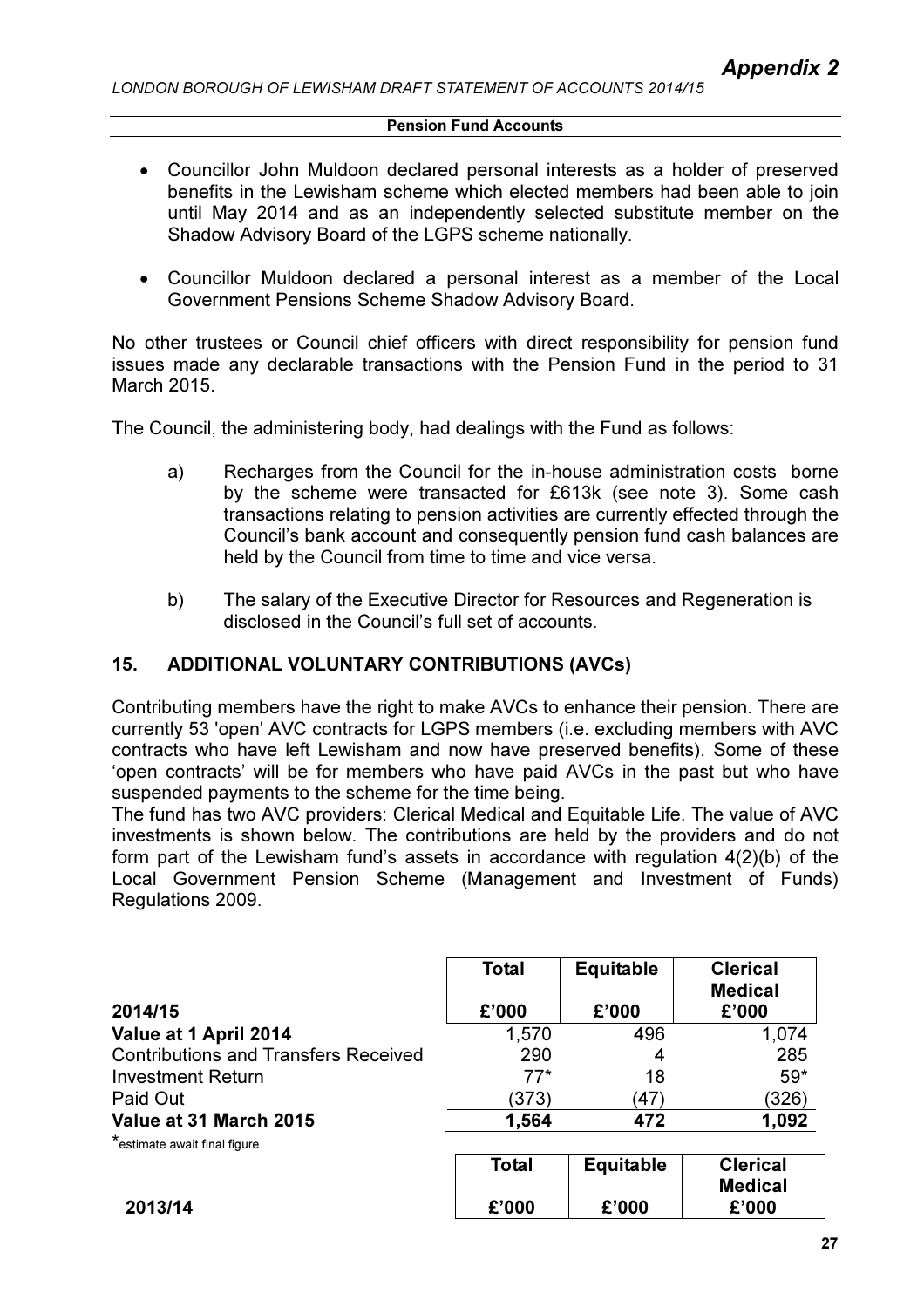| <b>Pension Fund Accounts</b>                |       |      |       |
|---------------------------------------------|-------|------|-------|
| Value at 1 April 2013                       | 1,493 | 527  | 966   |
| <b>Contributions and Transfers Received</b> | 335   | 5    | 330   |
| <b>Investment Return</b>                    | 74    | 21   | 53    |
| Paid Out                                    | (332) | (57) | 275   |
| Value at 31 March 2014                      | 1.570 | 496  | 1.074 |

## 16. SCHEDULED BODIES

The following are scheduled bodies to the fund as at 31<sup>st</sup> March 2015:

Christ The King Sixth Form College Haberdashers' Aske's Knights Academy Lewisham Homes St Matthew Academy Tidemill Academy

## 17. ADMITTED BODIES

The following are admitted bodies to the fund as at  $31<sup>st</sup>$  March 2015:

| <b>National Car Parks Ltd</b>                 |
|-----------------------------------------------|
| Excalibur Tenant Management Project           |
| <b>PLUS</b>                                   |
| Housing 21                                    |
| <b>Lewisham Nexus Services</b>                |
| <b>SAGE Educational Trust</b>                 |
| <b>Wide Horizons</b>                          |
| Phoenix                                       |
| <b>INSPACE</b>                                |
| T Brown & Sons                                |
| <b>Quality Heating</b>                        |
| <b>Blenheim CDP</b>                           |
| <b>Crime Reduction Initiatives (CRI)</b>      |
| Skanska                                       |
| <b>One Housing</b>                            |
| <b>Fusions Leisure Management</b>             |
| 3 C's Support                                 |
| <b>Children's Society</b>                     |
| <b>Pre-School Learning Alliance</b>           |
| <b>Chequers Contract Services - Lee Manor</b> |
| Tower Services Started 1 July 2014            |
| <b>Blenheim</b>                               |
| <b>Chartwells Started 1.9.2014</b>            |

# 18. STOCK LENDING

The Statement of Investment Principles permits the Fund to enter into stock lending whereby the Fund lends other bodies stocks in return for a fee and collateral whilst on loan. Equities and fixed income assets held in segregated accounts in custody may be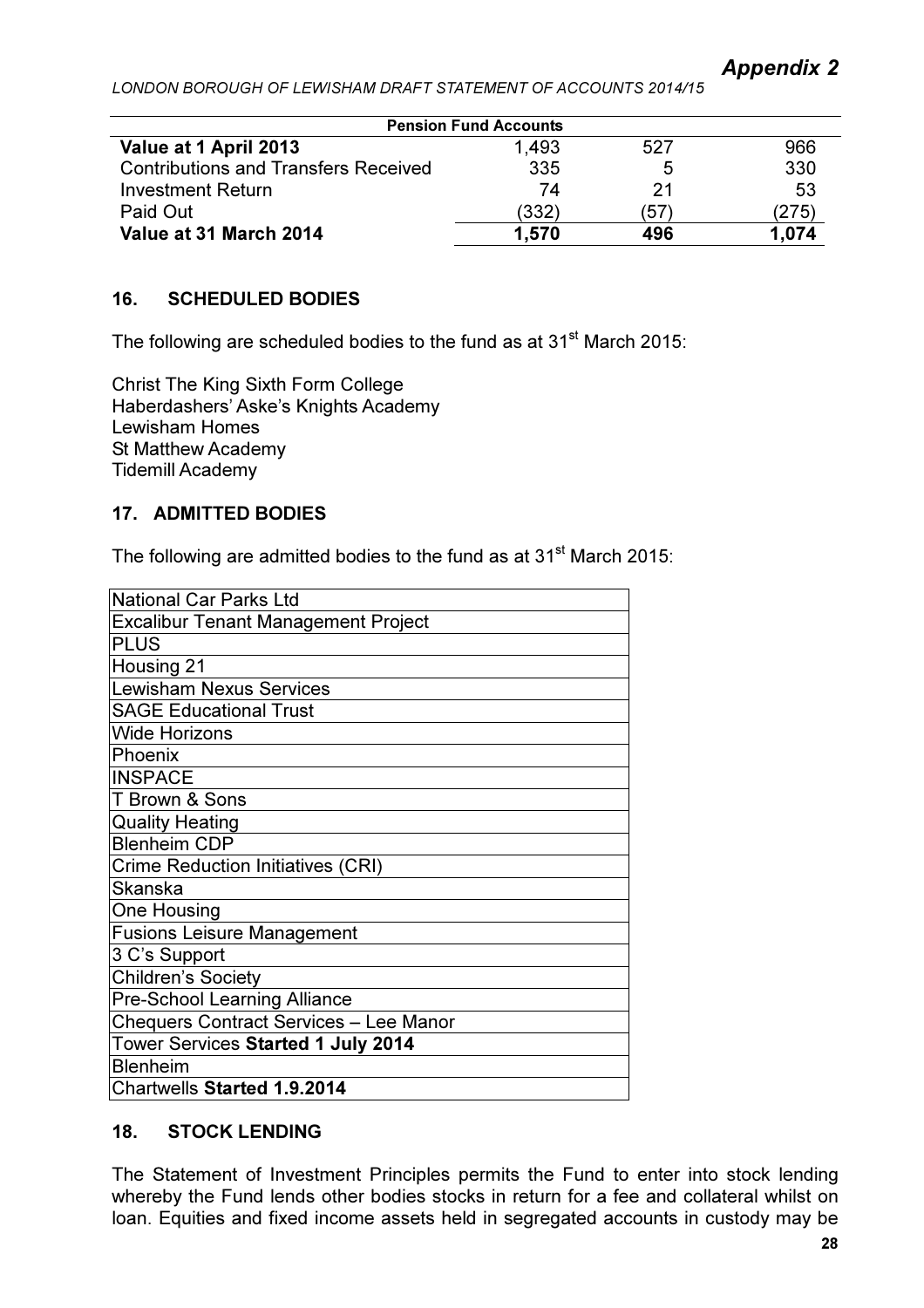#### Pension Fund Accounts

lent. The Fund actively lends in 50 different equity and fixed income markets worldwide. Northern Trust conducts this activity on behalf of the Fund.

The economic benefits of ownership are retained when securities are on loan. The Fund has its full entitlements at all times to any income due, or rights on its securities on the anticipated date of the entitlement so that no economic benefits are foregone as a result of securities lending activity.

Northern Trust is responsible for collecting dividend and interest income on loaned securities from borrowers. The right to vote moves with the securities.

As at the 31<sup>st</sup> March 2015, the value of aggregate stock on loan was £1.9m (£1.3m as at 31<sup>st</sup> March 2014). These have been carried in the accounts at this value. There are no liabilities associated with these assets.

## **Collateral**

The collateral held as security on loans cannot be sold or repledged in the absence of default by the borrower. The Council entered into stock lending transactions during the financial year earning £100k net of direct expenses (compared to £93k in 2013/14). The value of collateral held as at 31 March 2015 was £2.1m (£1.4m as at 31<sup>st</sup> March 2014).